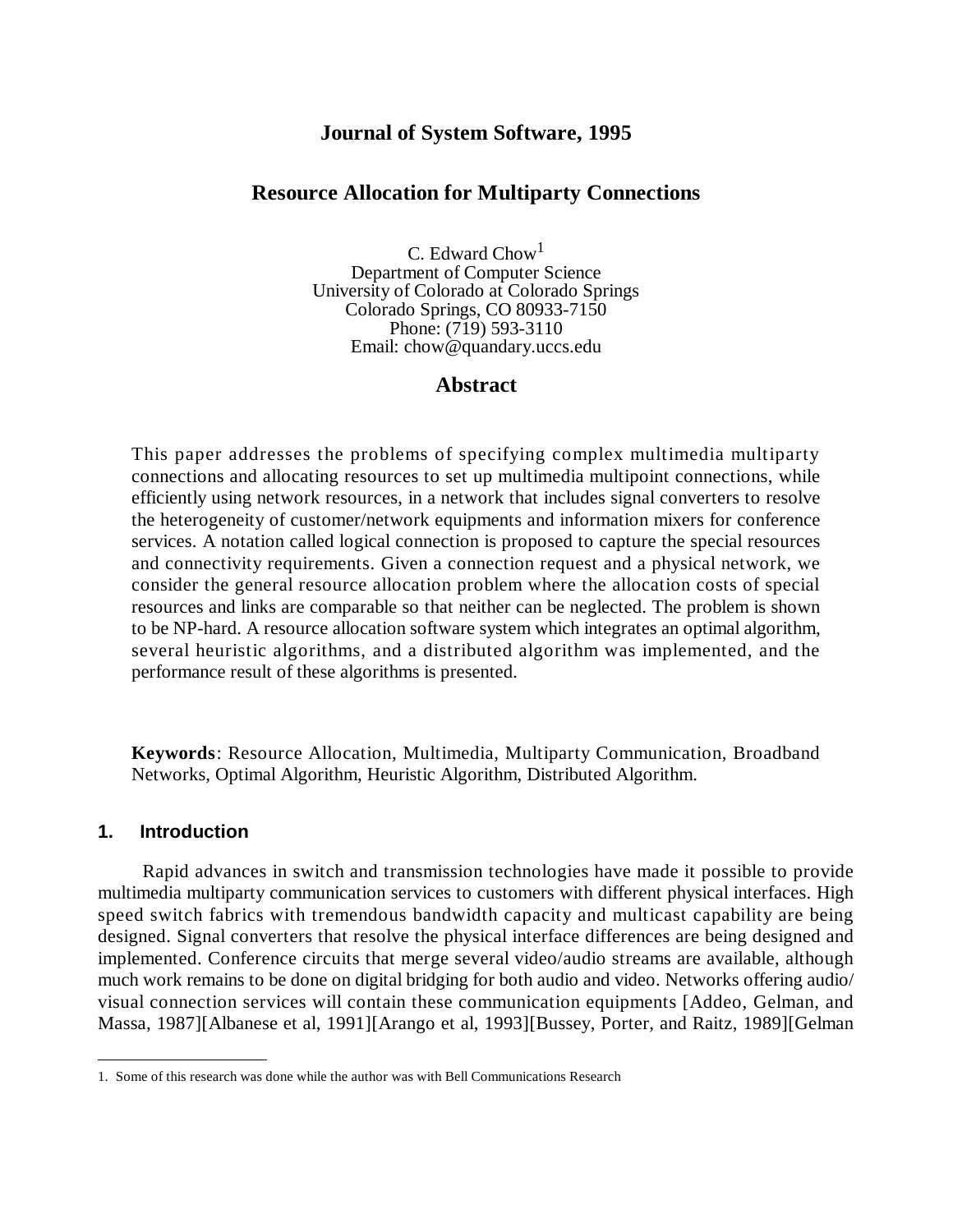and Halfin, 1990][Giacopelli, Littlewood, and Sincoskie, 1990][Hardt-Kornacki and Ness, 1991] [Lee 1988][Root 1988][Sakata 1990][Turner 1986].

Unlike the traditional resource allocation problem which deals only with links or trunk groups allocation [Akselrod and Langholz, 1985][Weinrib and Gopal, 1991], to set up a multimedia multiparty connection among customers with different terminal equipments in a given network, it may be required to reserve special resources from the network, such as the signal converters or the conference bridging circuits, and to reserve bandwidth in the links of the network which provide the transport for the information streams transmitted among special network resources and customer premise equipments. In this paper, links, trunk groups, converters, and conference circuits are all considered network resources. The converters and conference circuits are referred as **special** resources. This work minimizes costs over **both** types of resources.

There may be many special resources in the network that can satisfy the requirement of a complex connection. The allocation cost will be one of the important factors for selecting a particular special resource rather than an equivalent one in a different location. The other factor for selecting a special resource is the cost of links among the selected special resources and out to the user access interface. In this paper we consider the general case of the Resource Allocation problem for multimedia Multiparty Connections, abbreviated as the **RAMC problem**, where the allocation cost of special resources and links are close and can not be neglected. The problem is difficult because the selection of one special resource for the connection will affect the cost of the links that connect this special resource to other required special resources, and therefore the selection decision for other special resources in the same connection. How to efficiently allocate special resources and links for a multimedia multiparty connection becomes a challenging research issue.

To set up or modify connections in this environment, the requests expressed in terms of the signalling protocol [Minzer 1991] will first be analyzed by the call processing elements in the networks to determine resource requirements, and then required resources will be allocated according to an efficient resource allocation algorithm. To implement the salient feature of the new signalling system, which hides the heterogeneity of the networks and physical interfaces of the users, special resources such as signal converters or conference circuits may be added to the resource requirements during the resource analysis phase. The available special resources and the connecting links will then be located and reserved, and connections will be set up between the access interfaces of the involved parties and the reserved resources.

We propose a notation called **logical connection** to capture the resource requirements of a complex multimedia multiparty connection. It is based on an augmented directed graph. It serves as an intermediate language for the call processing and is used to encode the result of the resource analysis phase for a user-network signalling request. The result of the resource analysis phase contains additional information such as the location of the special resources and trunk groups used to support the connectivity. The notion of a **multicast edge** is introduced to enable the utilization of the multicast capability in broadband (or other) networks.

Let us consider the RAMC problem in three different circumstances. First is the case where all the resources and parties of a given logical connection are located in the same network. Although this case is the simplest one, the efficient allocation of resources could still be very difficult to achieve, since there may be many ways to allocate available special resources and the allocation sequence may affect the available bandwidth on the connecting links within the network. In the case where bandwidth is heavily utilized, some allocation sequence may not be able to find enough bandwidth to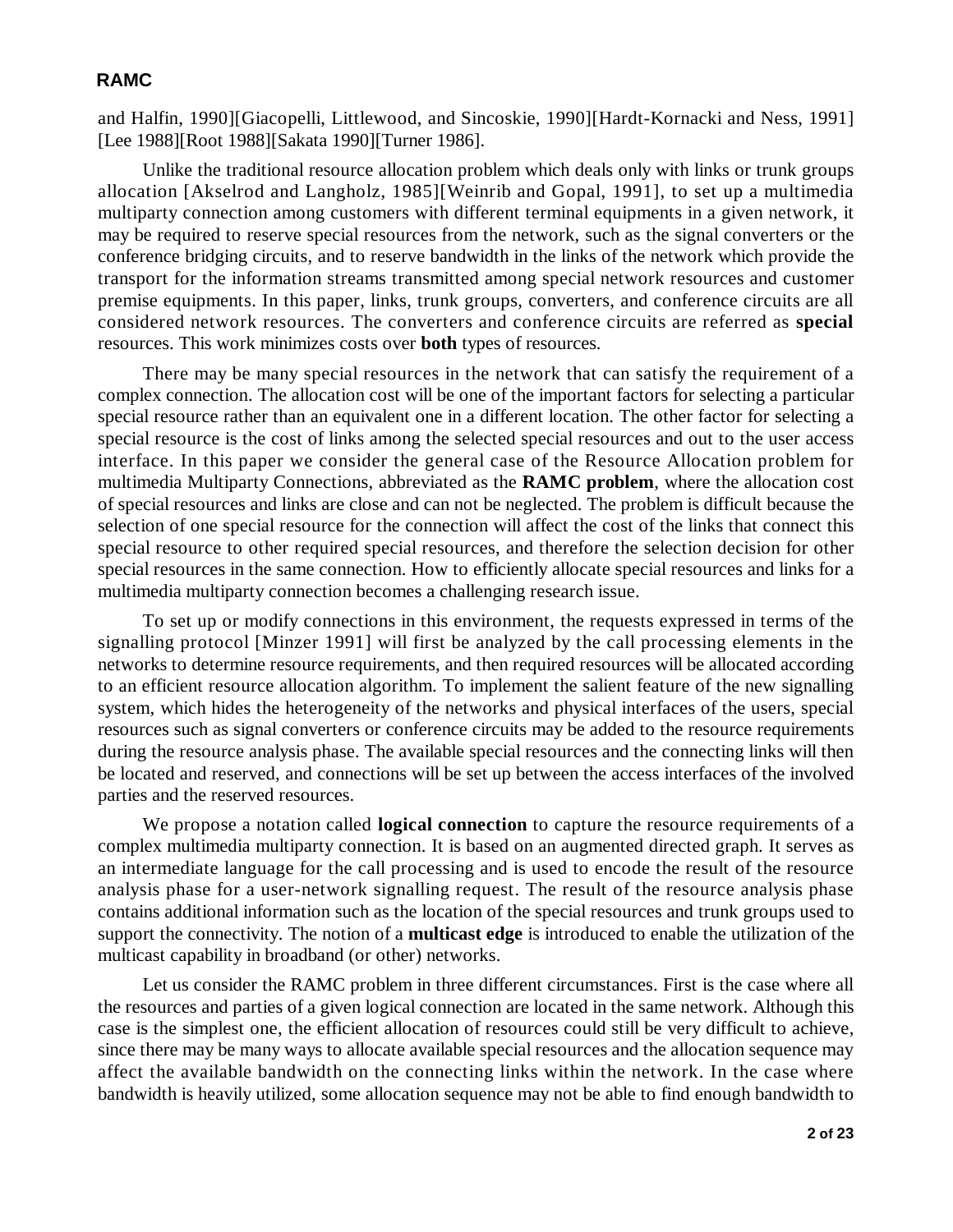satisfy the connectivity requirement of a given logical connection. It will be shown that the problem is NP-hard and no general polynomial solution can be found.

The second case is that for which all the parties are located in the same network, but the network may run out of the specific types of special resources required for a logical connection and will have to reserve resources in other networks. This is called the **resource hunting problem** and can be solved partially by directory services [Oppen and Dala, 1983][ISO, 1988][Schwartz 1991] which provides information about available resources in each network. However, in this case the problem of choosing a resource such that the sum of the allocation cost of the resource and the connection cost of the needed links between the requesting network and the requested network is minimal becomes involved.

The most general case is where the parties are located in different networks and available special resources may not exist in these networks. Figure 1 illustrates this RAMC problem.

A heuristic algorithm for solving the RMAC problem in the above case is proposed based on the following observations. It is observed that the selection of a signal converter whose location shortens the link connected to its high-bandwidth side will reduce the total node-to-node cost. It is also a good heuristic to select an information mixer (e.g. an audio bridge) such that the sum of its allocation cost and the cost of all its surrounding links is smallest. To compare the performance of the heuristic algorithm, an optimal algorithm is designed and implemented. Both algorithms are designed based on previous work on path finding algorithms [Chow, 1991a].

A connection management protocol based on the above resource allocation algorithms was reported in [Chow, 1991b] and was briefly described in Section 5. It integrates the management of special network resources with that of links and allocate a multipoint path is set up in a hierarchical fashion. Related works on the connection management protocol for setting up multipoint paths on high speed network with multicast switch fabrics have been reported [Bubenik, DeHart, and Gaddis, 1991][Ong and Schwartz, 1991]. They did not consider the protocol for managing special network resources and treat it as a separate layer. Their connection management protocols provide path management functionality similar to that of our path finding algorithms, and a resource allocation protocol for hierarchical networks. Ong in [Ong and Schwartz, 1991] briefly touched the issue of handling incremental changes.

This paper addresses the issue of finding resources yielding low total cost for a logical connection. Optimization of the choice of network resources for a series of logical connection requests is an extension to this research. Previous works on trunk group selection [Akselrod and Langholz, 1985][Weinrib and Gopal, 1991] only dealt with circuit-switched networks and point-topoint connection requests, and has to be extended to handle the new dimensions of the RAMC problem, i.e., multicast connections, special network resources, and different granularity of bandwidth.

The remainder of this paper is organized as follows. Section 2 defines a logical connection. Section 3 describes the resource allocation algorithm for the case where all the parties and required resource are available in the same network. Section 4 presents the performance result of three resource allocations algorithms. Section 5 presents a distributed resource allocation algorithm based on hierarchical approach. In Section 6 we discuss the extension of these algorithms and related research issues, and Section 7 is the conclusion.

### **2. Specification of a Multiparty Connection**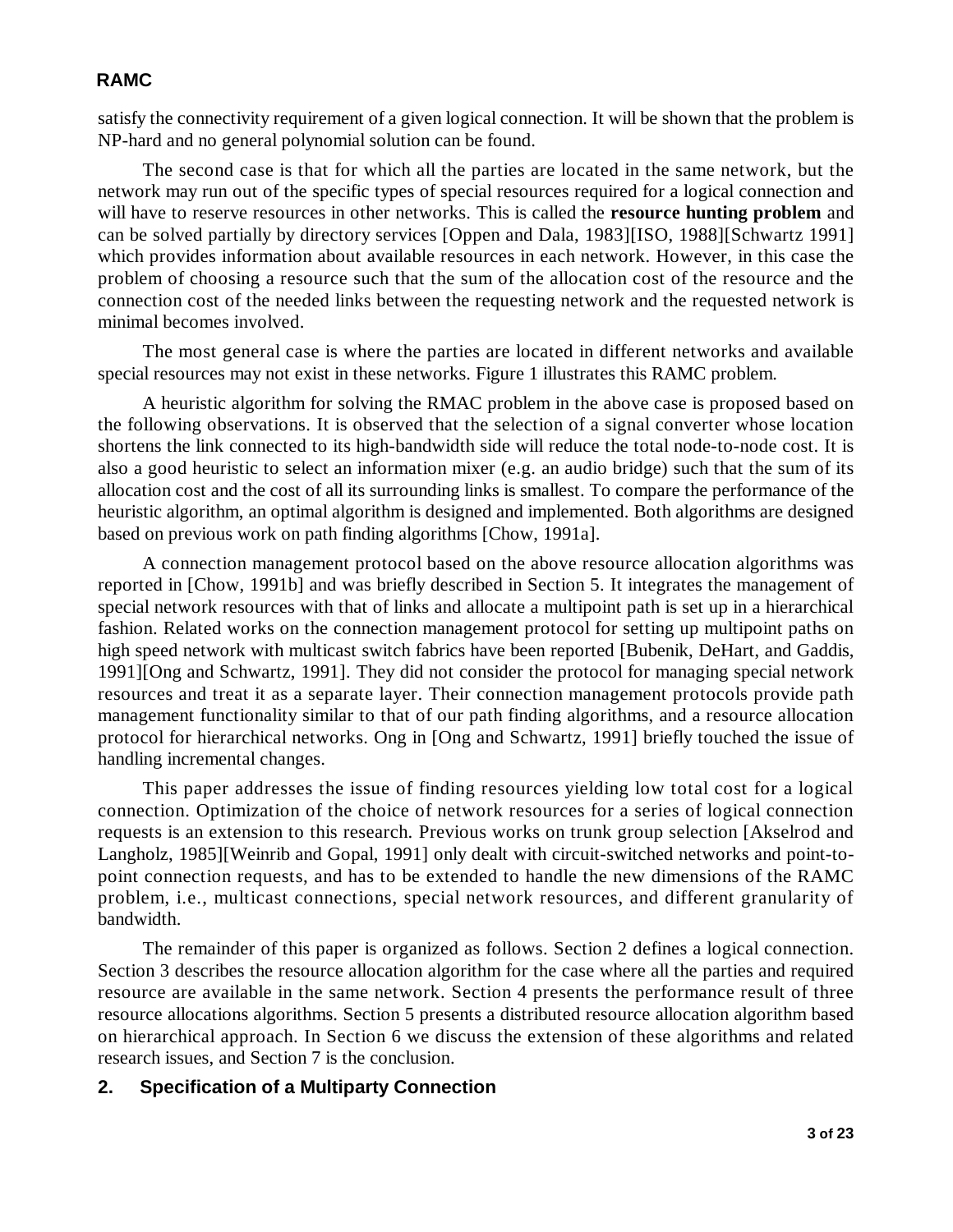The resource requirement of a multiparty connection can be considered as an augmented directed graph, called **a logical connection**, where there are two basic types of vertices: the **end vertex** and the **resource vertex**, and two types of edges: the **point-to-point edge** that connects a source vertex to a destination vertex, and the **multicast edge** that connects one source vertex to multiple destination vertices. A vertex may contain one or more **port**s. There are two types of ports: **inputport** and **outputport**. Each of these ports connects its vertex to an edge. An inputport is a port where a vertex receives the information stream from the connecting edge. An outputport sends information stream out to the connecting edge. An end vertex represents a service access point for the user's equipment. A resource vertex represents the characteristics of a special resource. The edges capture the connectivity and bandwidth requirements among vertices.

The notion of a multicast edge is introduced to enable the utilization of the multicast capability, since switch fabrics may be capable of setting up multicast connections among its inputports and outputports.

In this paper, we assume that there are two types of resource vertices: information mixers and signal converters. Later, in Section 5, we discuss how to extend our results to include more special resource types. Information mixers can be further classified according to the number of information streams which they can merge and their medium type. A signal converter is a device that converts the signal entering from its input port to a different coding format and sends the resulting signal out through its output port. It can be further classified according to the two coding standards of information being converted. Each edge is associated with a bandwidth value.

We use the following notation:  $Vertex(p)$  is a function that returns the name of the vertex which contains port *p*. InputPorts(*v*) is a function that returns the set of inputports of vertex *v*. OutputPorts(*v*) is a function that returns the set of outputports of vertex *v*. A point-to-point edge can be identified as (*sp, dp*) where *sp* is an outputport of a source vertex and *dp* is an inputport of a destination vertex. A multicast edge can be abbreviated as (*sp, D*) where *sp* is an outputport of a vertex and *D* is the set of inputports that are connected to the multicast edge. In some cases, it can also be identified as (*s, DV*) where s is the source vertex and *DV* is the set of destination vertices.

 $B(e)$  is a function that returns the required bandwidth value of edge e. Type $(x)$  is a function that returns the type of vertex *x*. Cost(*x*) is a function that returns the allocation cost of element *x* in a logical connection. A path can be represented as a list of edges, {*e1, e2,..., en*}. The cost of a path, *p*, is the sum of all the allocation costs of edges in *p*. A logical connection captures the connectivity requirement of a multiparty connection.

Figure 2 specifies in graphical notation a logical connection of a 3-way video conference among users with different terminal types: HDTV for user1, NTSC for users 2 and 3. RV1 is a resource vertex of signal converter type which converts the signal format of HDTV to that of NTSC. RV4 is a resource vertex of signal converter type which compresses the required bandwidth of NTSC signal to 1.5 Mb/s. RV7 is used to convert the compressed signal back to NTSC normal format. RV9 is a resource vertex of 2-port video mixer type, while RV8 is a 3-port video mixer. The source end of edge *e1* connects to the outputport of user1 and the destination end of e1 connects to the inputport of RV1. The source end of multicast edge *e2* is connected with the outputport of RV1. One of the destination ends of *e2* is connected with the inputport of RV4 and the other destination end of e2 is connected with one of the inputports of RV9.  $B(eI) = 120$ ,  $B(e2)=44.5$ , and  $B(e3)=1.5$  specify (from the presumed definitions of standard codecs) the required bandwidth values of edges *e1*, *e2* and *e3*.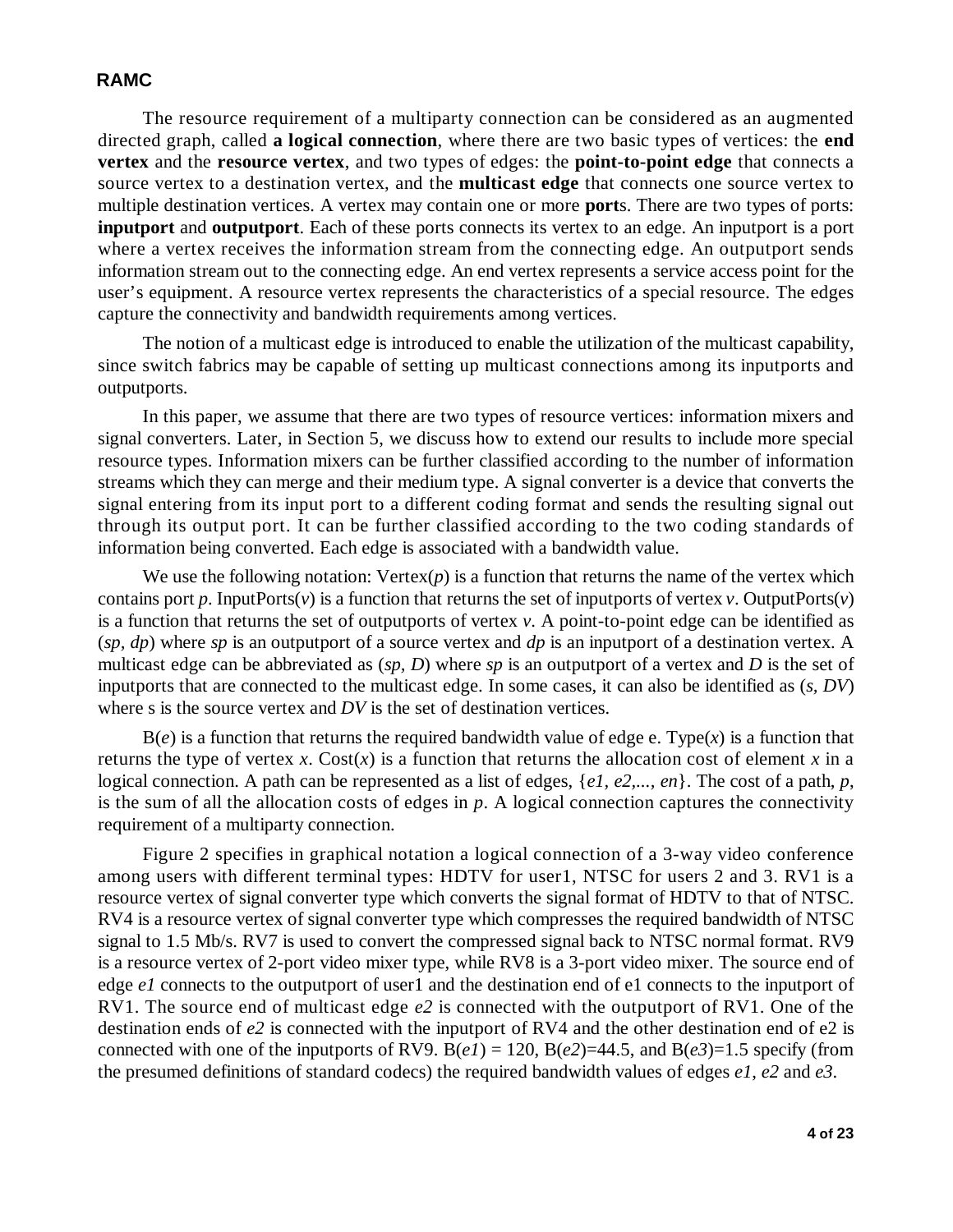Appendix 1 shows the message of a resource allocation request for setting up the logical connection in Figure 2.

### **3. Resource Allocation for Multiparty Connections**

In this section we describe the optimal and heuristic algorithms that allocate resources in a physical network to satisfy the resource requirement specified in a given logical connection. This allocation can be thought of as a mapping from a logical to a physical connection graph. Assume that a network maintains up-to-date information about (1) its network topology in term of vertices and connecting edges, (2) the bandwidth allocation costs, (3) the available physical resources of the network and their associated allocation costs, and (4) the mapping function that maps the logical name of an end vertex in a logical connection to the corresponding physical vertex in the network.

The resource allocation (RAMC) problem is defined as follows: Given a network *N* and a logical connection *L*, for each resource vertex in *L*, allocate physical resource(s) in *N* with the same resource type, and for each edge in *L*, allocate the bandwidth in one or more edges in *N*, preserving the connectivity specified in *L*.

To facilitate the presentation, we use "physical" to refer to elements in *N* and "logical" for those in *L*. The apostrophe symbol is used to represent the allocation relationship. For example, for an edge *e* in *L, e'* represents the allocated physical edge(s) in *N* for *e*. Similarly, for a vertex *v* in *L, v'* represents the allocated physical vertices in *N* for vertex *v*. Note that the bandwidth in several physical edges of *N* may be allocated for a logical edge in *L*. The allocation cost of an edge in *L* is the sum of all the bandwidth allocation costs in the corresponding physical edges in *N*. The location of a physical resource affects the cost of edges connected to that resource. The allocation cost of an edge *e* is decided by the location of the two physical resources connected to edge *e'*. The allocation cost of *L* is the sum of all the allocation costs of edges and vertices in *L*.

Given the set of resource vertices in a logical connection, there are many possible ways to allocate the resource vertices and each may yield a different allocation cost value for *L*. Since the allocation cost of resource vertices and that of edges are interrelated, it is not clear which way will yield the minimum total cost.

Given a network *N* and a logical connection *L*, an **optimal algorithm for RAMC** finds the mapping of the list of resources in *L* to a list of corresponding physical resources in *N* such that the allocation cost of *L* is minimum.

Theorem 1: The general case of a RAMC problem is an NP-hard problem.

Proof: The degenerated case of a RAMC problem is that the logical connection contains no special resource and only consists of point-to-point edges or multicast edges. Since the resource allocation problem for a multicast edge is shown to be NP-hard [Chow, 1991a], the general case of a RAMC problem is a NP-hard problem.  $\ddot{\tau}$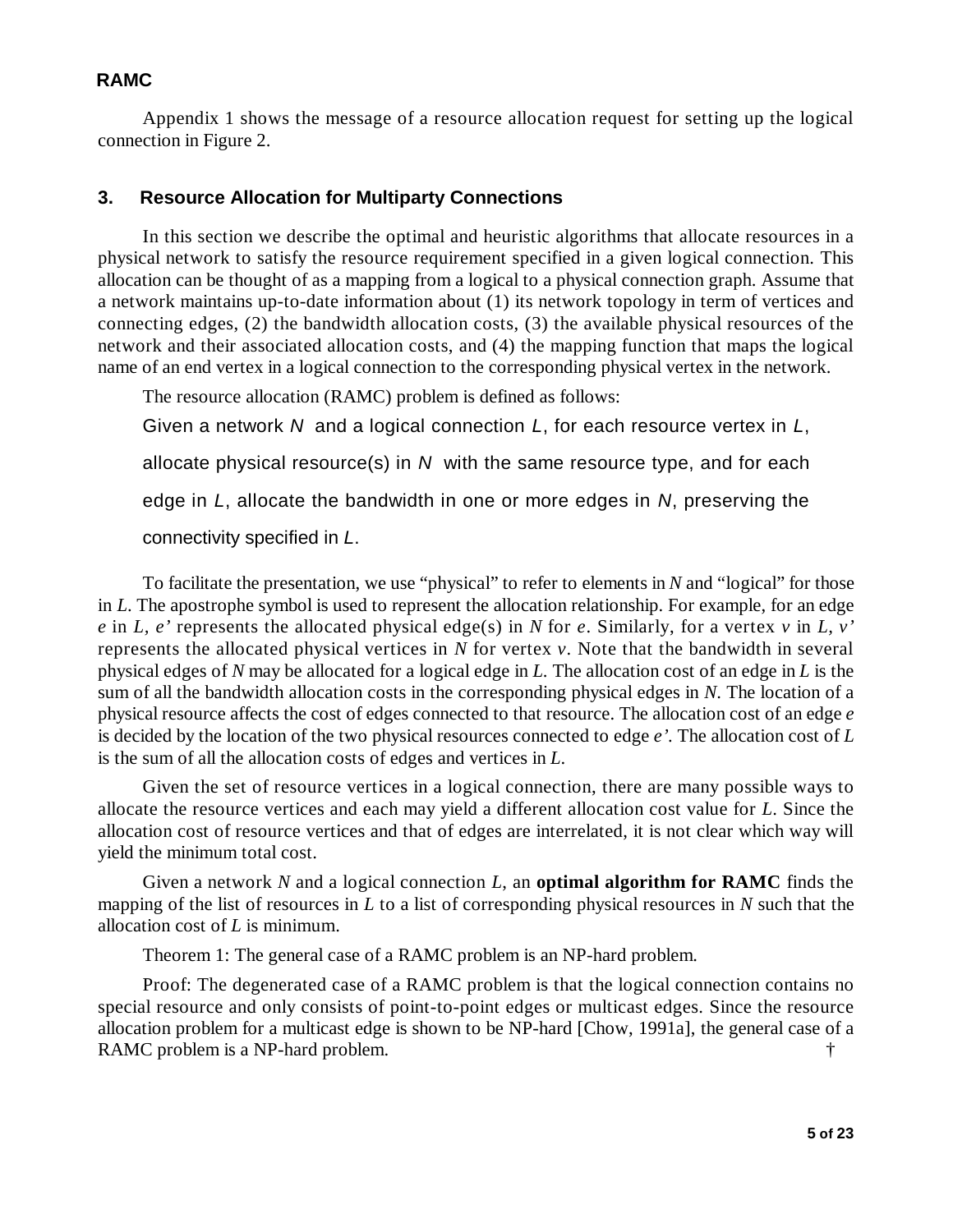# **3.1 An Optimal Algorithm for RAMC Problems**

A greedy optimal algorithm for a RAMC problem is to generate all the possible resource allocations to the special resources in the logical connection and then find the resource allocation which has minimum overall cost, i.e., cost of all special resources plus cost of the associated allocated links. The top level of a version of the greedy optimal algorithm for a RAMC problem called the ORAOP algorithm is presented as follows:

ORAOP algorithm:

```
VLoop* vl = new VLoop(lc, pn);float minCost = 0.0;
float \text{cost} = 0.0;
Seq* in;
while (!v]->EndLoop()) {
    in = vl-\geqGetIndex();
    cost = ComputeCost(in, lc, pn);if (cost < minCost) lc->ReplaceMin(cost);
    vl->AdvanceIndex();
}
```
The algorithm is called ORAOP since it finds the optimal resource allocation for the special resources and uses an optimal multicast path finding algorithm to allocate multicast edges. The algorithm is written in object-oriented fashion, specifically in C++ notations. The lc is a pointer to the logical connection and pn is a pointer to the physical network. The VLoop object implements the nested loops with variable number of levels. For a logical connection of k special resource types, VLoop realizes a k-nested loops. The return value of GetIndex method is a sequence of numbers. Each number is the index of the particular loop. The sequence variable *in* is in fact pointing to the current resource allocation. The hardest part of the algorithm implementation is to generate the allocation patterns implied by the index number.

Theorem 2: The ORAOP algorithm is a non-polynomial algorithm.

Proof: Let *N* be the number of special resource types in the logical connection, let *Li* be the number of special resources of type *i* in the logical connection, *Pi* be the number of special resources of type i in the physical network. For special resource type *i*, there are *C(Pi, Li)* ways to allocate

resources. The number of possible resource allocations for the RAMC is  $T = \gamma$   $C(P_i; L_i)$ , where  $C(P_i; L_i)$ *i* = 1 *N* ?

*Li)* denotes the number of *Li*-combinations of an *Pi*-set. Since each possible resource allocation needs to be examined for its cost, the loop that computes the cost and compares it with the current minimum cost will be executed T times. As the networks ize increases, the Pi increases and the *C(Pi, Li)*grows exponentially. †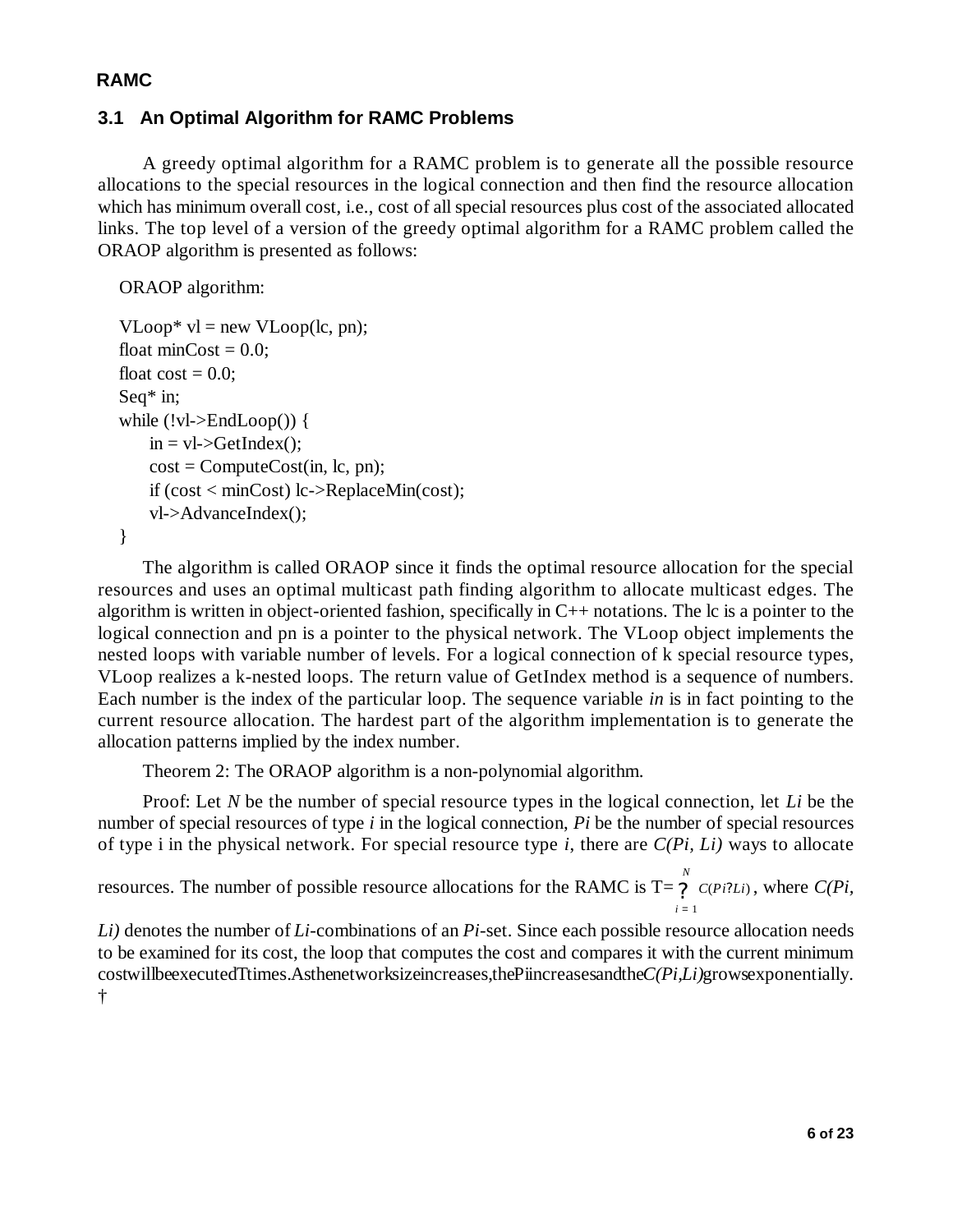### **3.2 Heuristic RAMC algorithms**

The heuristic RAMC algorithms differ in two aspects: how each individual resource is allocated and what is the allocation order among the required resources in a logical connection. In this section the allocation rules for different types of resources are discussed. Section 3.3 discusses the resource allocation sequence.

#### **Resource allocation rule for an end vertex**

This is a simple name mapping function. The corresponding ID of an end vertex in a physical network can be obtained by looking over the network database.

#### **Resource allocation rule for a vertex of signal converter type**

For a signal converter in a logical connection, the simplest allocation rule, SCR1, is to allocate a signal converter of the compatible type with the lowest utilization cost in the physical network. A more complex rule, SCR2, is to allocate a signal converter of the compatible type and whose utilization cost together with the cost of the path to the connected port(s) of the high bandwidth end is minimum. Rule SCR1 can be executed very fast while Rule SCR2 involves the overhead of finding the cost of the shortest path for each possible candidate in the physical network.

Notice that the high bandwidth end of the signal converter may be connected to a multicast edge or a point-to-point edge. The resource allocation rule for signal converters also assumes that a back-to-back direct connection of the high bandwidth ports of two signal converters will not be generated by an intelligent resource analysis procedure.

Assume that we are to allocate special resource in network *N* for the signal converter *SC* of a logical connection *L* shown in Figure 3. The highbandwidth port of *SC* is *vp* and *vp* is connected to a multicast edge *e*. Assume that vertices *A, B, C* are allocated vertices and *ap, bp,* and *cp* are destination ports in *e*. By applying the above resource allocation rule, first three signal converters, *SC1', SC2', SC3'* are considered as candidates, since they are of the same resource type as *SC*. We then find the efficient multicast path *e'* from port *vp'* of each candidate signal converter to ports *ap', bp'* and *cp'*. If the sum of the cost of *SC2'* and the cost of the corresponding multicast path *e'* is the lowest compared with those of *SC1'* and *SC3'*, *SC2'* is allocated for *SC*. Note that in Figure 3, we only show links connected to *SC2'* and omit other links in network *N*.

#### **Resource allocation rule for a vertex of information mixer type**

Similar to the resource allocation rules to those of signal converters, IMR1 is the rule that allocates the information mixer with the compatible type and with the lowest cost in the physical network. Rule IMR2 examines both the cost of information mixers and the cost of edges to the connected vertices and picks the one where the sum of the information mixer utilization cost and the cost of the paths to the connected vertices is minimum. Note that the connected paths can be either point-to-point path or multicast path. Even the inputport of a information mixer can be connected to one of the segments of a multicast edge. A detailed and rigorous specification of the above two rules can be found in [Chow, 1991b].

#### **Resource allocation rule for an edge**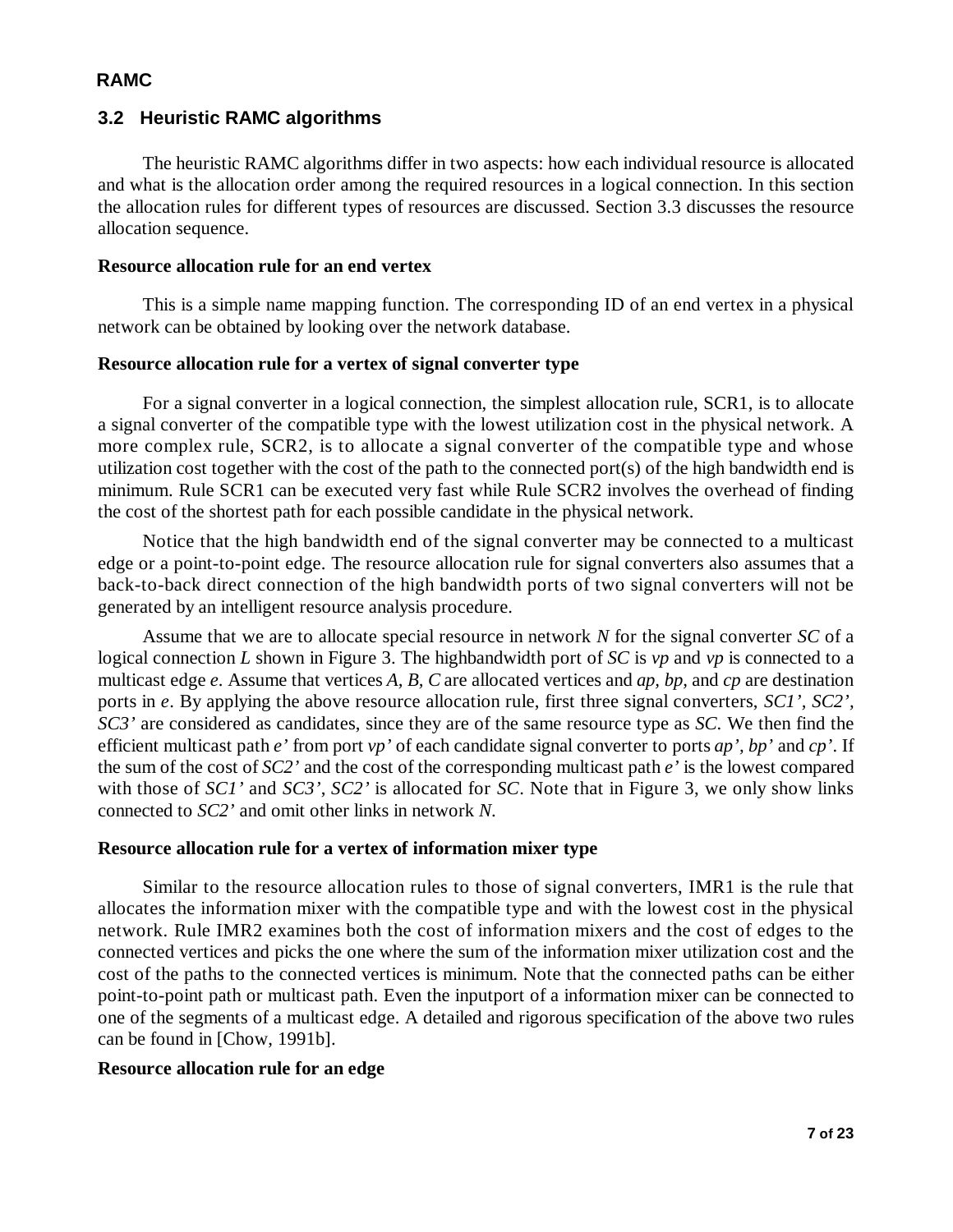Allocate the shortest path in the physical network for this edge. Rule OP1 uses optimal path finding algorithm while HP1 uses heuristic path finding algorithm to find the corresponding path. Note that for a multicast edge, the execution time of the OP1 will grow exponentially when the network size and the number of the destination vertices of the multicast edge increase.

#### **3.3 Resource Allocation Sequence**

The allocation cost of a logical connection on a network depends not only on the selection criteria in the above resource allocation rules for resource vertices and edges, but also on the sequence imposed by the resource allocation algorithm on how elements in the logical connection are selected for the resource allocation. Here is one of the possible resource allocation sequences:

Step 1. Allocate all end vertices based on the mapping functions.

Step 2. Allocate all signal converters whose high bandwidth ends are directly connected to allocated vertices.

Step 3. Let *I* be the set of unallocated information mixers whose directly connected vertices are all allocated vertices. If  $(I ? ?$ ) then allocate each information mixer in I;

Let U be the set of unallocated information mixers If  $(U ? ?$  ) then { allocate one of the remaining unallocated information mixers; go to Step 2.}

Step 4. Allocate remaining unallocated edges.

If there is no resource available during the allocation of an element of the logical connection, the algorithm stops and fails. Intuitively, the algorithm divides the resource vertices in the logical connection into layers of resource vertices depend on how many edges it takes to connect to the closest end vertices. The resource allocation algorithm allocates physical resources layer by layer until all the resource vertices are allocated. For example, a possible allocation sequence for the resource vertices in the logical connection in Figure 2 is {RV1, RV2, RV6, RV9, RV3, RV4, RV5, RV8, RV7}. If RV1 is selected and allocated before RV4 is considered for allocation, then the allocation sequence will be {RV1, RV4, RV2, RV6, RV9, RV3, RV5, RV8, RV7}.

The above resource allocation sequence can be incorporated with different resource allocation rules and forms different resource allocation algorithms.

#### **4. Performance of the Resource Allocation Algorithms**

The resource allocation algorithms can be also be classified according to the type of algorithm used in the allocation of special resources and in the allocation of link bandwidth. The ORAOP class of RAMC algorithms finds the optimal special resource allocation and uses optimal path finding algorithm. The HRAOP class of RAMC algorithms applies heuristic rules such as those mentioned in Section 3.2 to allocate the special resources and uses an optimal path finding algorithm to find and allocate paths. The HRAHP class of RAMC algorithms applies heuristic rules/algorithms to find all the resources.

To evaluate the performance of the heuristic RAMC algorithms, we have designed and implemented several ORAOP, HRAOP, and HRAHP algorithms, and experiments were carried out to test versions of their implementations on several logical connections and physical network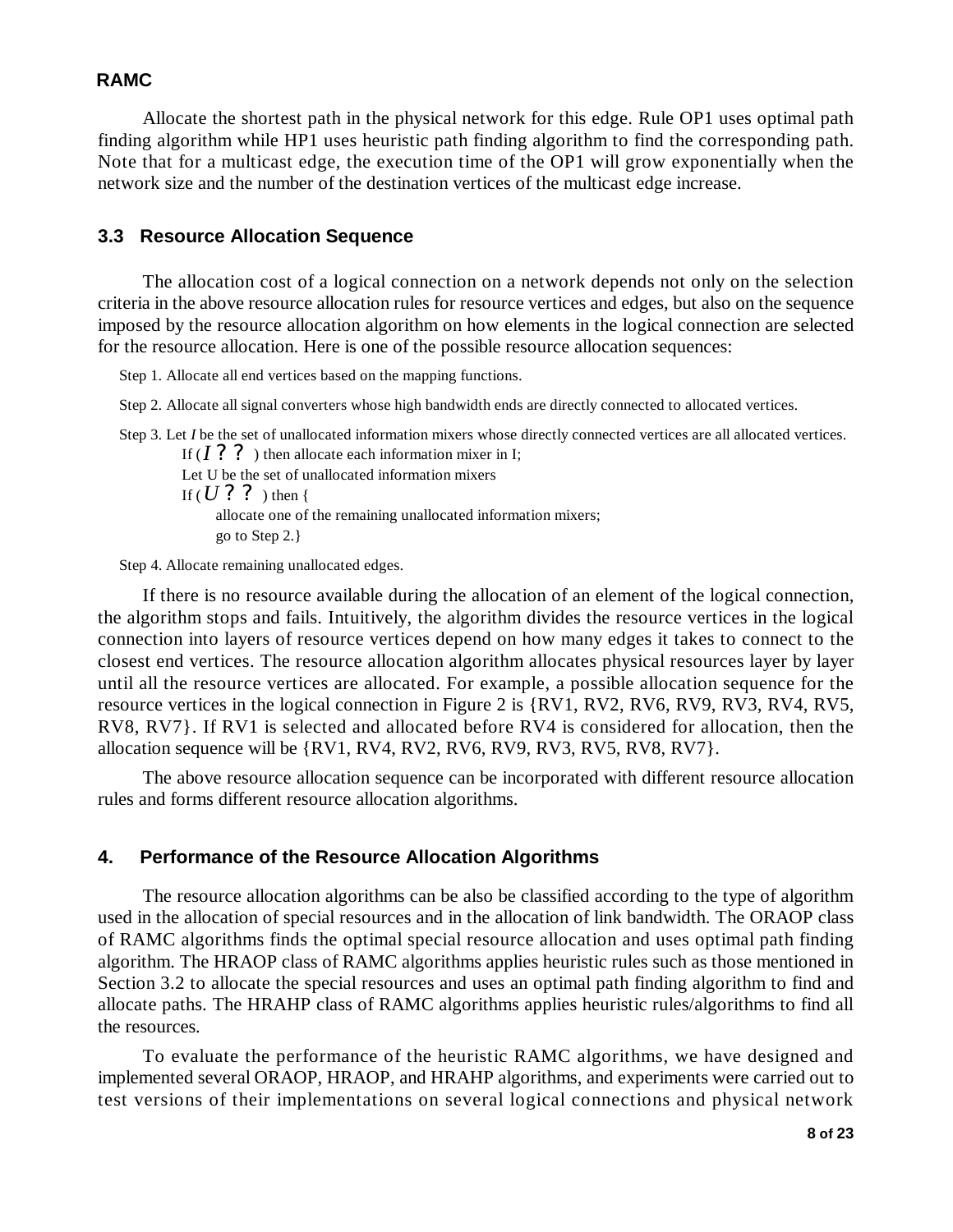configurations. The computation time of these algorithms includes the reservation of resources on the physical network and the creation of data structures that records the allocation results. The algorithms are implemented in Gnu C++ and the test results are generated on SUN sparc2 workstations.

Figure 4 shows the computation time of the three algorithms for a logical connections on eight networks. Networks 3 to 9 contain 3 to 9 clusters of resources respectively. Each cluster consists of a multicast switch fabric and a list of special resources. The clusters are connected in two counterrotating rings. Network 10 is a hierarchical network where three networks, each contains three clusters of resources, are fully connected. The computation time shows exponential increase for both the ORAOP and HRAOP algorithms over the network size.

To compare the effectiveness of the heuristic resource allocation rules, we have implemented four HRAHP algorithms. Algorithm X encodes Rules SCR1 and IMR1. Algorithm B uses Rules SCR1 and IMR2. Algorithm M applies Rules SCR2 and IMR1. Algorithm H utilizes Rules SCR2 and IMR2. Figure 5 shows the connection cost of the resource allocation result performed by these four algorithms for the logical connection, lc4, in Figure 2 on the aforementioned eight networks. In general we see consistent cost reduction by applying rules which trying to use additional information. However there are also rare exception cases, such as that of Algorithm M on Network 4.

Figure 6 shows the execution time of the resource allocation performed by the four algorithms on the same case. Here we did not see any exception case.

Figure 7 shows the computation time of the Algorithm X for four logical connections. Lc1 has one special resource, lc2 has three special resources, lc3 has two special resources, and lc4 has nine special resources. Figure 8 shows the graphical representations of logical connections lc1, lc2, and lc3. Lc4 is the same as the logical connection shown in Figure 2. Algorithms B and H which implement rule IMR2 was able to generate the optimal results for lc1 and lc2. Algorithm H was able to generate the optimal results for LC3. For lc4, the cost differences between those computed by the ORAOP algorithm and those by the HRAHP algorithms are between 8% to 60%. There seems to be enough room for improving the heuristic algorithms to get closer to the optimal performance.

# **5. A Distributed Resource Allocation Algorithm for RAMC problems**

In this section we present and discuss the performance of a distributed resource allocation algorithm based on hierarchical approach for solving the RAMC problem in large networks. It can be applied to cases where parties involved in a logical connection are located at different networks. In this approach, the network elements are organized as a hierarchical network. A node in a level corresponds to a subnetwork in the level below. An edge in the higher level corresponds to edges that interconnect two subnetworks representing the corresponding two nodes connected by the edge. Each subnetwork in the hierarchical network is managed by a resource manager which allocates resources and bandwidth in the subnetwork.

After the initiation of each subnetwork, its resource manager sends a NetworkConfiguration message to its "parent" resource manager in the hierarchical level above. The message contains the list of special resources in the subnetwork and the available outgoing/incoming trunks to other subnetworks. On receiving a NetworkConfiguration message the resource manager updates the corresponding node's resource list and the inter-node trunk information, records the address information of the sending resource manager for future communication, and then relays the information upward to the hierarchy.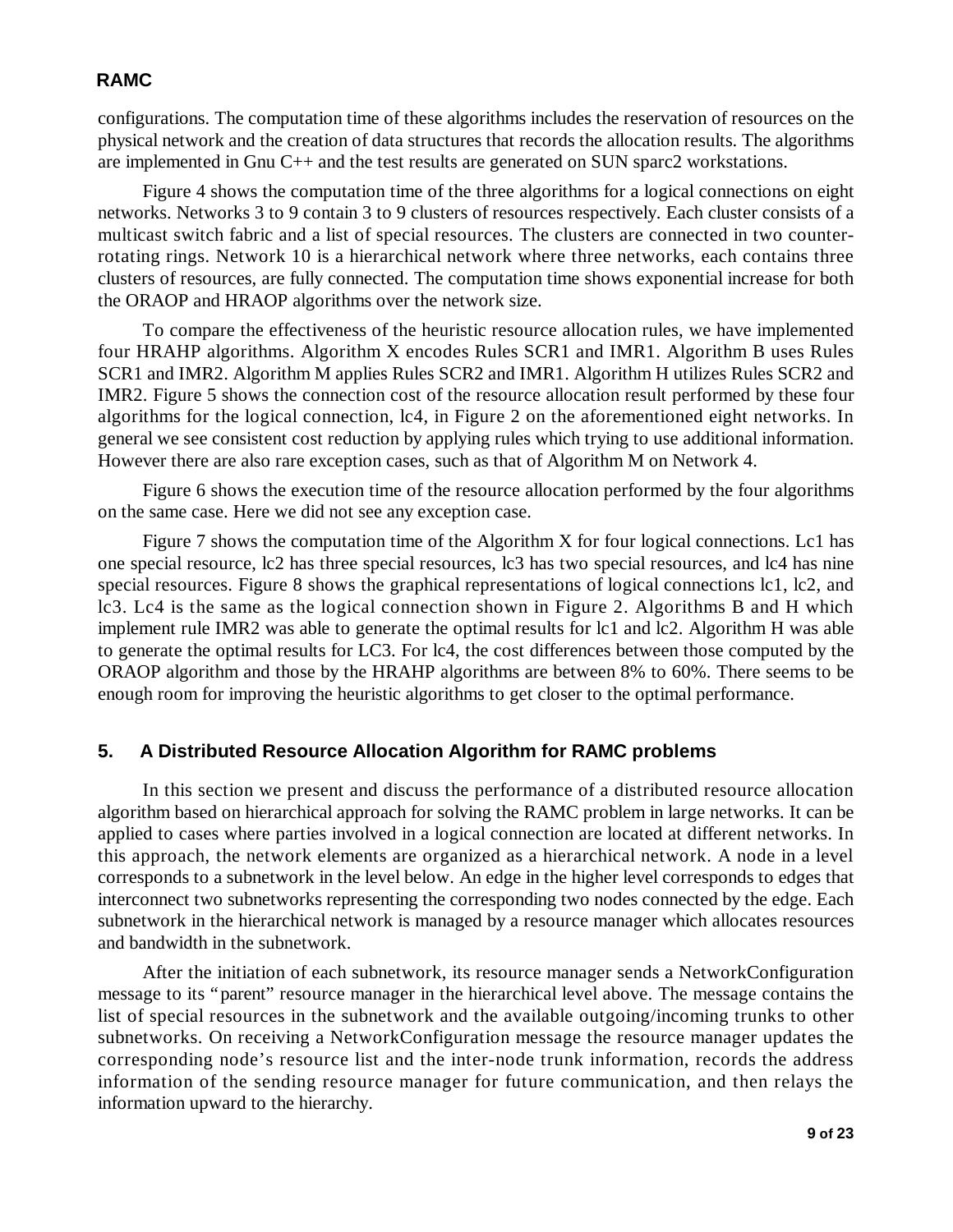When a resource manager receives a local connection request, it first examines if all the end vertices are in the subnetwork. If all the end vertices are in the subnetwork, the resource manager checks whether there are enough resources to satisfy the request by executing one of the resource allocation algorithms mentioned in Section 3. If there are end vertices not in this subnetwork or the special resources do not exist, the request will be sent it to its parent resource manager. The resource allocation algorithms executed by the resource managers not in the bottom level are a little bit different than those mentioned in Section 3. Here the resource manager is trying to allocate special resources in the resource lists of its nodes and in fact to partition the logical connection into smaller logical connections so that the overall cost is minimum. Note that only those edges in the logical connection that are allocated with inter-node trunks will contribute to the connection cost. Therefore an estimated cost is used to allocate the resources and it is not an optimal algorithm. Again if the resource requirement can not be satisfied, the request will be relayed upward.

After partitioned the logical connection, the smaller connection requests will be sent to the corresponding resource manager below. A protocol similar to the two-phase locking is used to guarantee that either all the requests are allocated by the low level resource managers or they are all aborted.

On receiving the connection request from the parent resource manager, a resource manager knows that all the special resources are designated and it only has to allocate the bandwidth in the links. If all the bandwidth requirement can be satisfied and allocated, an ACK message is sent back to the parent resource manager. Otherwise a NAK is sent. One receiving all the ACKs for the partitioned logical connection, an ACK is sent back to the originating resource manager.

A distributed resource allocation system was designed and implemented to evaluation the performance this algorithm. It takes 0.228 seconds to allocate the resources for the logical connection lc4 on a two-level hierarchical network where the lowest level has three subnetwork each of the same configuration of network Net 3 mentioned in Section 4. The hierarchical network is the same as Network Net-10. The 0.228 seconds includes the transmission time of all eight messages, the execution time of the resource allocation algorithms in all four resource managers, and the time to print the allocation result. The allocation cost for lc4 is 1368.75 and is about 10% more over the cost, 1262, calculated by Algorithm H on Net-10. The execution time of Algorithm H on Net-10 for lc4 is 0.491 seconds is more than twice of that spent by the distributed hierarchical algorithm. If it is used in the centralized resource allocation approach, we have to include the time for the request message to send to the resource allocation center for the allocation messages to be delivered to the involved node. This confirms the advantage of the hierarchical approach when the network is large. We also use Algorithm X, which simply picks the special resources with the lowest cost, for our distributed resource allocation algorithm, the cost it generated is still the same but the cost generated by Algorithm X on Net-10 is 1391 and is higher. It is quite natural that the particular strategy of Algorithm X performs badly when network is big and a faraway resource will be picked and the connection cost to the remote resource will be pretty big.

Figure 9 shows the partitioned logical connection generated by the distributed algorithm. Appendix 2 shows the messages sent by the higher level resource manager for lc4.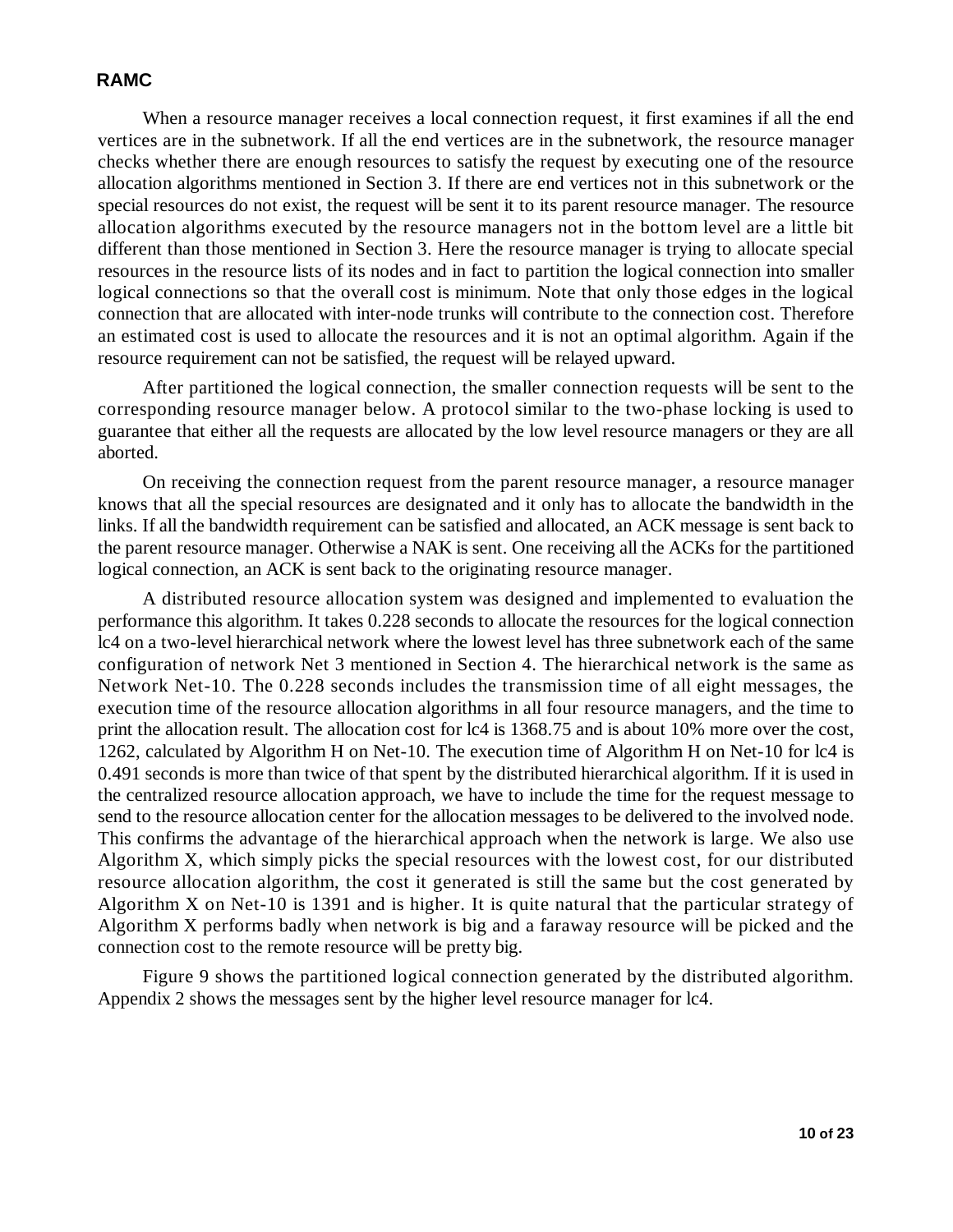# **6. Discussion**

The role of the logical connection can be expanded to serve as a low level user to network signaling interface and to allow users to have more control over the resource allocation policy. For example, the user can specify the preferred locations of some resources in a connection request or indicate resources that have already been reserved. The resource allocation can be easily extended to take this into consideration.

When setting up multimedia multiparty connections across multiple domains such as New Jersey Bell, AT&T, and Pacific Bell, interesting situation may arise where each domain may reduce its allocation cost of some resources to allure customers. Since the proposed distributed algorithm only uses the allocation cost of special resources and the allocation cost of inter-domain trunks as a basis for resource allocation, it may unwisely decide to allocate resources on a domain whose internal link cost is fairly expensive. This problem can be solved by requiring each domain to report the internal link cost associated with the use of its resources from outside of the domain and by modifying the algorithm to take this additional information into consideration.

The proposed algorithms assume that the allocation costs of vertices and edges are close and resources of common resource types may be available in other subnetworks of a large network. Here we consider some of the extreme cases and see how the algorithms can be modified to take advantage of these additional information.

First is the case where the allocation cost of resources dominates and the edge cost can be neglected. Here the problem reduces to that of finding the available cheapest connected resource in the network. Simple queries to the directory service together with a simplified version of the path finding algorithm which checks the connectivity and bandwidth can solve the problem.

In case of homogeneous networks with the same media, the same user terminal type, and no signal compression, the signal converters are no longer needed. The problem reduces to the allocation of information mixers and bandwidth of edges in the network.

The resource allocation algorithms are presented in a framework which allows easy additions of new resource types. Such additions involve creating the resource allocation rule for that particular resource type, and modifying the resource allocation sequence.

 The paper did not address the issues of incremental changes to an existing connection. How to provide mechanism to guarantee the atomic operation of each connection request is an important research issue.

# **7. Conclusions**

Multimedia multiparty communication services such as Cruiser [Root 1988] and desktop conference services [Sakata 1990] require the network to allocate information mixers or signal converters and to provide efficient connections among these special network resources and the customers. How to represent the complex connections in these services and how to design algorithms that efficiently allocate required resources and the link bandwidth to support the connections become an important research issue.

We have offered a heuristic approach to allocate resources that minimizes message exchange and sets a benchmark for other heuristic resource allocation proposals. It is hoped this work will be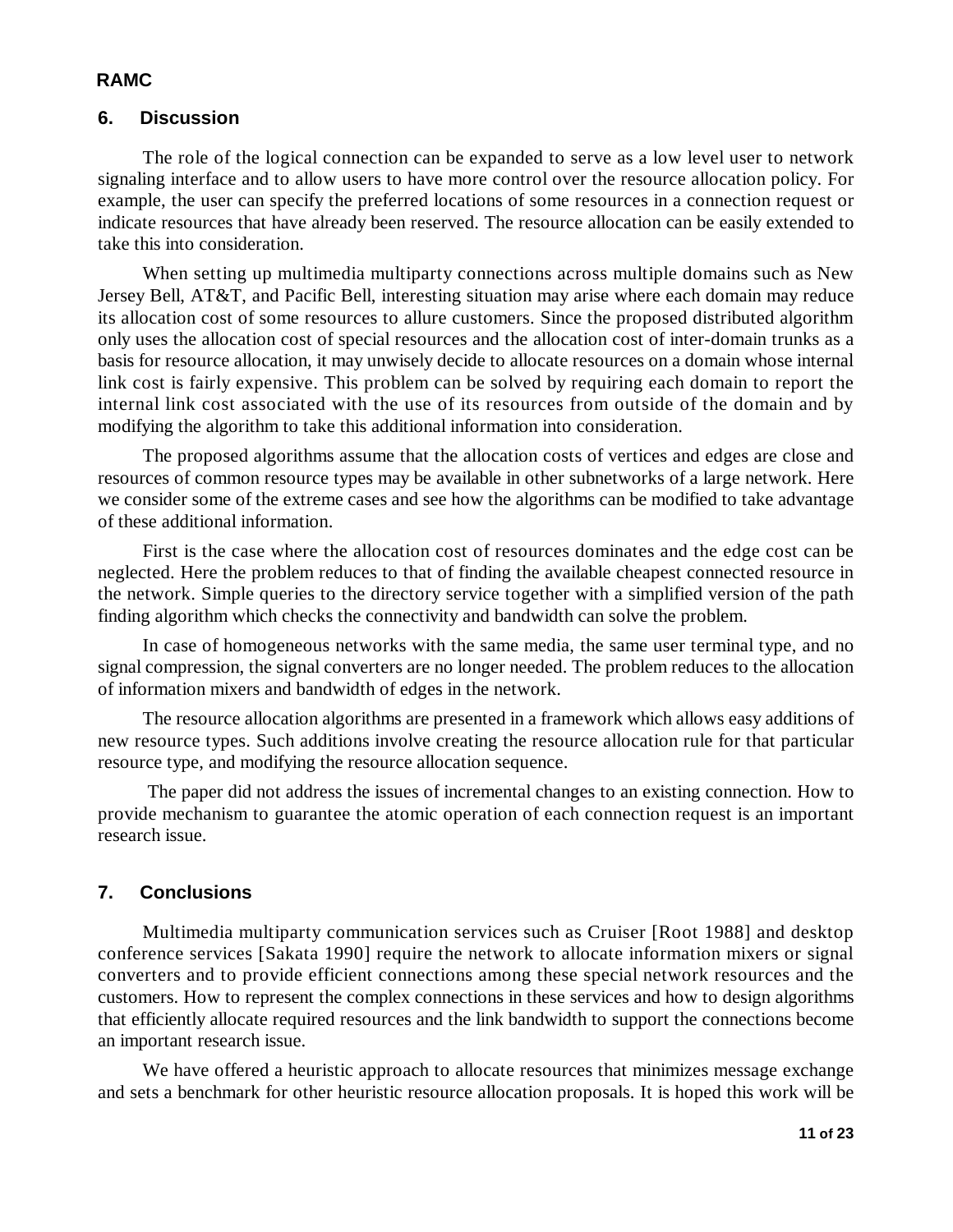supplanted by future research that generates algorithms that allocate more nearly optimal physical connection graphs in "shorter" processing time.

A comprehensive notation, called logical connection, is presented to capture the resource and connectivity requirements of complex multimedia multiparty connections. The notation of the multicast edge and its resource allocation rules enable the use of the multicast capability provided by switch fabrics in broadband networks. The logical connection notation can be used as part of a low level user to network signaling interface to allow users to have more control on the resource allocation policy by specifying the preferred locations of resources or previous reserved resources in a connection.

The resource allocation algorithms are designed to map the logical resources requirements into the physical available resources in a multiple network environment. These algorithms are presented in a framework of resource allocation rules for each resource type and a resource allocation sequence. The framework allows easy addition of new resource types.

By integrating the management of special network resources and that of the network bandwidth, the hierarchical resource allocation algorithm is able to allocate network resources more efficiently. For a complex multimedia multiparty connection with users at different networks, the algorithm partitions the corresponding logical connection into smaller logical connections according to the network boundary. The resource allocation protocol then sends the aggregated resource request to each network and guarantees the atomic operation of the request, i.e., either all are accepted or none of them are accepted. By requesting the network resources in each network in a lump sum manner instead of piecemeal, our approach reduces the number of messages exchanged among the involved networks and thus improves the performance.

#### **Acknowledgment**

The author would like to thank Rong Chang, Jason Lin, Shoshana Hardt-Kornacki, Minfa Huang, and Steve Minzer for their valuable comments. The author thank Howard Bussey for his insightful comments on the limitations of the resource allocation algorithms. This work will not be as complete without the encouragement from Steve Weinstein.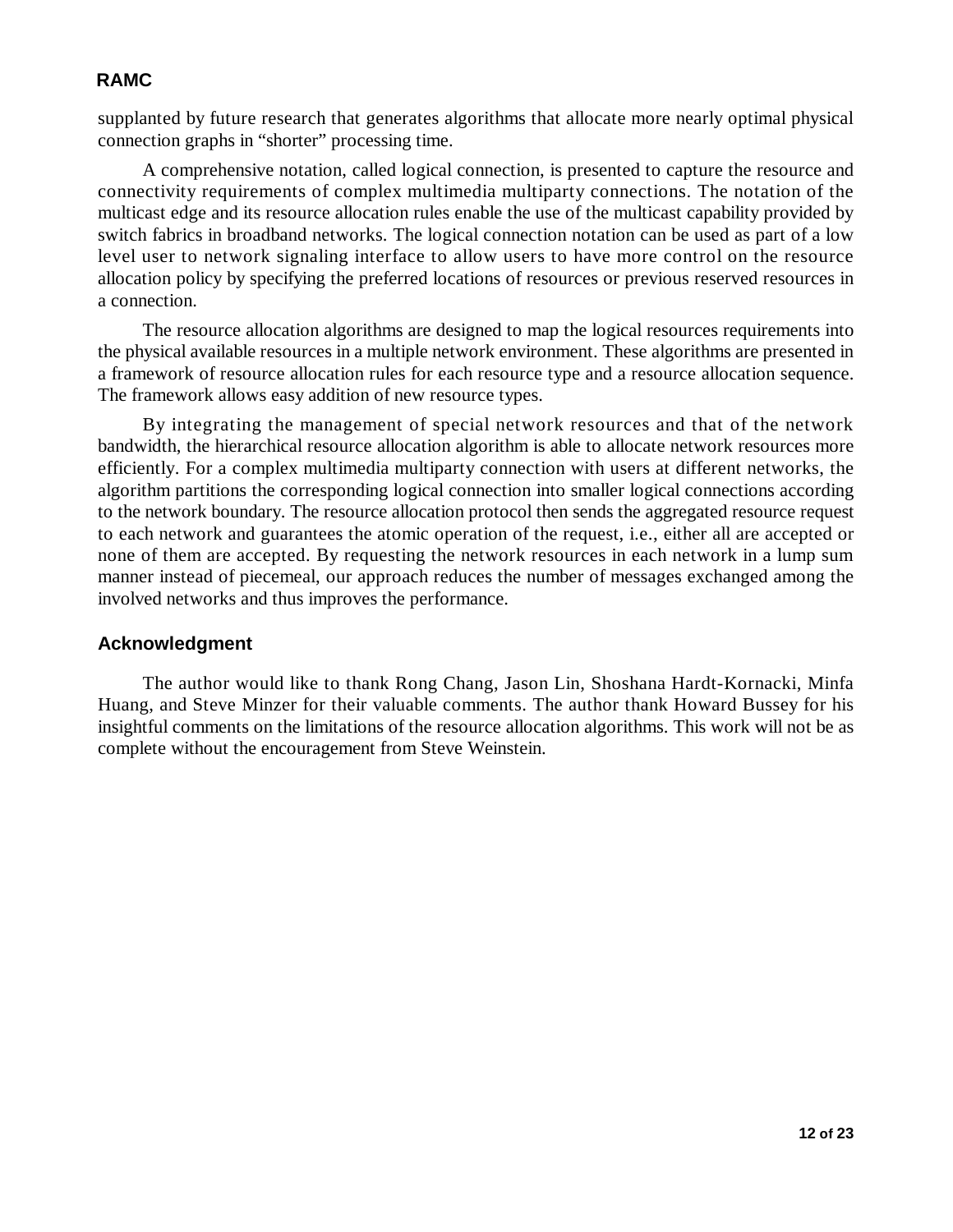# **References**

- [Addeo, Gelman, and Massa, 1987] Addeo, E.J., Gelman, A., Massa, V.F., A Multi-Media Multi-Point Communication Services Capability for Broadband Networks, *Proc. ISS'87*, paper C5.5, March 19, 1987.
- [Albanese et al, 1991] Albanese, A., Bussey. H., Weinstein, S., and Wolf, R., A Multi-Network Research Testbed For Multimedia Communications Services, *Proc. ICC'91*, Denver, June, 1991.
- [Arango et al, 1993] M. Arango, et al, The Touring Machine System, *CACM*, Vol. 36, No. 1, January 1993, pp. 68-77.
- [Bussey, Porter, and Raitz, 1989] Bussey, H.E., Porter, F.D., and Raitz, H.E., A Second Generation BISDN Prototype, *International Journal of Digital and Analog Cabled Systems,* Vol. 1, No. 4, January 1989.
- [Gelman and Halfin, 1990] Gelman, A.D., and Halfin, S., Performance Analysis of Information Providing Services, *Proc. of GlobeCom'90*, San Diego, 1990.
- [Giacopelli, Littlewood, and Sincoskie, 1990] Giacopelli, J.N., Littlewood, M., and Sincoskie, W.D., Sunshine: A High Performance Self-Routing Broadband Packet Switch Architecture, *Proc. International Switching Symposium (ISS'90),* Vol. 3, paper P21, May 27-June 1, 1990, Stockholm, Sweden, p. 123-129.
- [Hardt-Kornacki and Ness, 1991] Hardt-Kornacki, S.L. and Ness, L.A., Optimization Model for the Delivery of Interactive Multimedia Documents, *Proc. of GlobeCom'9*1.
- [Lee 1988] Lee, T.T., Nonblocking Copy Networks for Multicast Packet Switching, *IEEE Journal on Selected Areas In Communications,* Vol. 6, No. 9, Dec. 1988, p. 1455-1467.
- [Root 1988] Root, R., Design of a Multimedia Vehicle for Social Browsing, *Proc. of Conference on Computer Supported Cooperative Work*, Portland, OR, Sept. 26-28, 1988.
- [Sakata 1990] Sakata, S., Development and Evaluation of an In-House Multimedia Desktop Conference System, *IEEE Journal on Selected Areas In Communications,* Vol. 8, No. 3, April 1990, p. 340-347.
- [Turner 1986] Turner, J.S., New directions in communications (or which way to the information age?), *IEEE Commun. Mag.*, Vol. 24, No.10, Oct. 1986, p. 8-15.
- [Akselrod and Langholz, 1985] Akselrod, B. and Langholz, G., A Simulation Study of Advanced Routing Methods in a Multipriority Telephone Network, *IEEE Trans. on Systems, Man, and Cybernetics*, Vol. SMC-15, No. 6, Nov./Dec. 1985.
- [Weinrib and Gopal, 1991] Weinrib, A. and Gopal, G., Limited Waiting: An Adaptive Overload-Control Strategy for Circuit-Switched Networks, *IEEE Journal on Selected Areas In Communications*, Vol. 9, No. 2, Feb. 1991, p. 157-164.
- [Minzer 1991] Minzer, S., A Signalling Prototype for Complex Multimedia Services, *IEEE Journal on Selected Areas In Communications,* Dec. 1991.
- [Oppen and Dala, 1983] Oppen, D. and Dala, Y., The Clearinghouse: a decentralized agent for locating named objects in a distributed environment, *ACM Transactions on Office Information Systems*, Vol. 1, No. 3, July 1983.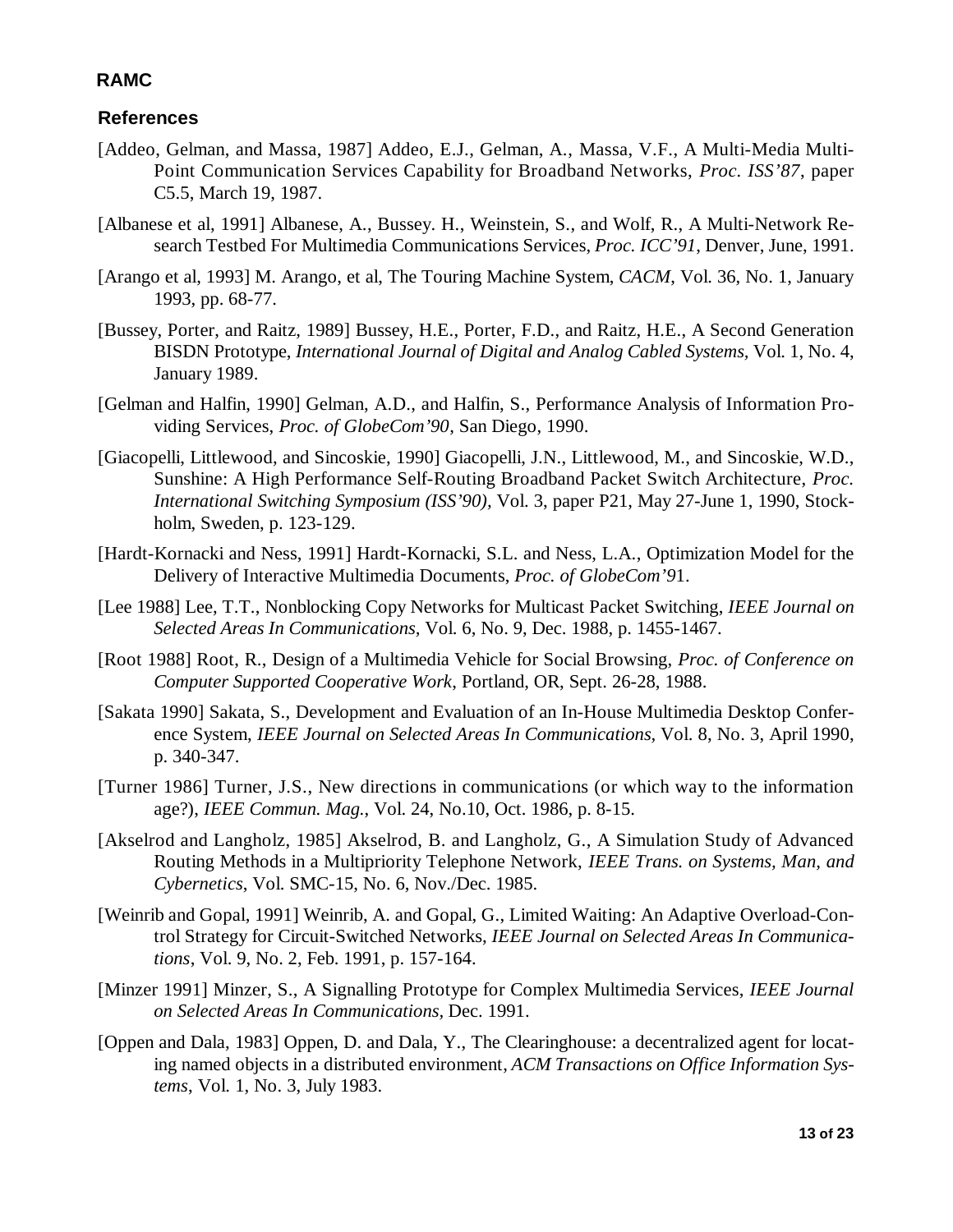- [ISO, 1988] ISO, Information processing systems: open systems interconnection the directory overview of concepts, models, and service, Draft International Standard ISO 9594-1: 1988.
- [Schwartz, 1991] Schwartz, M.F., Resource Discovery and Related Research at the University of Colorado, *Technical Report CU-CS-508-91,* Department of Computer Science, University of Colorado, Boulder, Colorado, 1991.
- [Chow, 1991a] Chow, C.-H., On Multicast Path Finding Algorithms, *Proc. of InfoCom'91,* Miami, Florida, April 7-11, 1991, p. 1274-1283.
- [Bubenik, DeHart, and Gaddis, 1991] Bubenik, R., DeHart, J., and Gaddis, M., Multipoint Connection Management in High Speed Networks, *Proc. of InforCom'91,* Miami, Florida, April 7- 11, 1991, p. 59-68.
- [Ong and Schwartz, 1991] Ong, L and Schwartz, M., Distributed Control of Multiparty, Multimedia Broadband Services, *Proc. of ICC'91*.
- [Chow, 1991b] Chow, C.-H., Resource Allocation for Multimedia Multiparty Connections in Broadband Networks, University of Colorado at Colorado Springs, *Tech Report EAS-CS-91-6*, October 1991.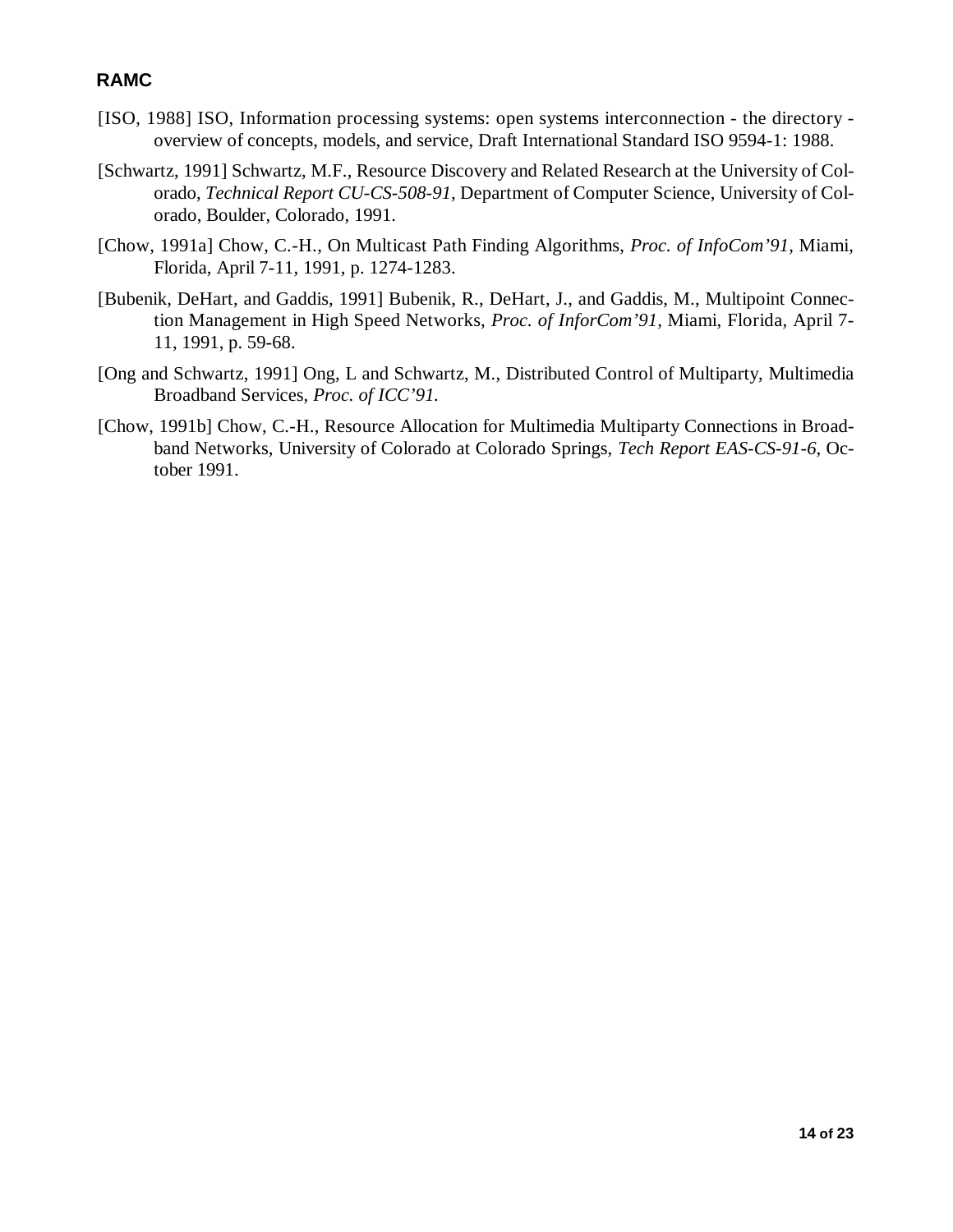**Appendix 1**: The connection request message from user1 for a connection in Figure 2. lc4 is the connection id used for later reference. reserve is the command used to request the network resource manager to allocate resources. m2 is the message reference ID.

```
[user1 m2 reserve lc4 ((EndVertex, user1, IPS=1, OPS=1, ADDR=steve)
     (EndVertex, user2, IPS=1, OPS=1, ADDR=chow)
     (EndVertex, user3, IPS=1, OPS=1, ADDR=mike)
     (H_2_N, rv1, IPS=1, OPS=1)(N_2_H, rv2, IPS=1 OPS=1)
     (PIP, rv3, IPS=2, OPS=1)
     (N_2_T1, rv4, IPS=1, OPS=1)
     (T1\ 2\ N, rv5, IPS=1, OPS=1)(N_2_T1, rv6, IPS=1, OPS=1)
     (T1_2_N, rv7, IPS=1, OPS=1)(PIP, rv8, IPS=3, OPS=1)
     (PIP, rv9, IPS=2, OPS=1)
     (Edge, e1, SP=user1.OP.0, DP=rv1.IP.0, B=120)
     (Edge, e2, SP=rv1.OP.0, DPL=(rv9.IP.0, rv4.IP.0) B=44.5)
     (Edge, e3, SP=rv4.OP.0, DP=rv7.IP.0, B=1.5)
     (Edge, e4, SP=rv9.OP.0, DP=user3.IP.0, B=44.5)
     (Edge, e5, SP=rv2.OP.0, DP=user1.IP.0, B=120)
     (Edge, e6, SP=rv3.OP.0, DP=rv2.IP.0, B=44.5)
     (Edge, e7, SP=user3.OP.0, DPL=(rv3.IP.0, rv8.IP.2) B=44.5)
     (Edge, e8, SP=rv5.OP.0, DP=rv3.IP.1, B=44.5)
     (Edge, e9, SP=rv6.OP.0, DP=rv5.IP.0, B=1.5)
     (Edge, e10, SP=user2.OP.0, DPL=(rv6.IP.0, rv9.IP.1, rv8.IP.0) B=44.5)
     (Edge, e11, SP=rv7.OP.0, DP=rv8.IP.1, B=44.5)
     (Edge, e12, SP=rv8.OP.0, DP=user2.IP.0, B=44.5))]
```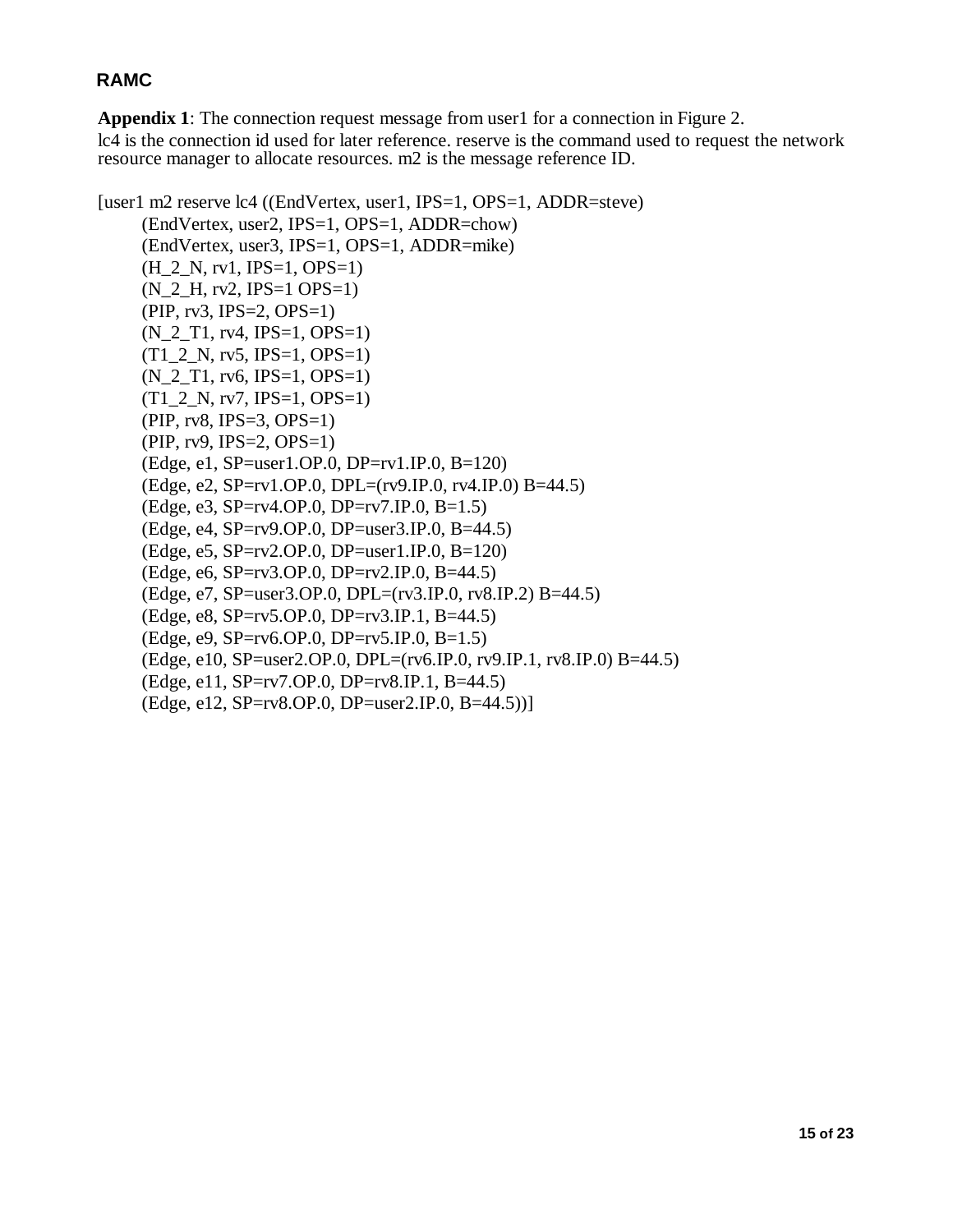**Appendix 2**: The messages sent by a high level network resource manager to the resource manager s in the subnetworks. Note that the logical connection has been partitioned into three smaller logical connections based on the distributed resource allocation algorithm described in Section 5.

Request is sent to net1.2 msg= [net1 net1.2\_1 reserve lc4.net1.2  $((EndVertex net1.2.user2 IPS=1 OPS=1))$ (N\_2\_T1 net1.2.sw3\_N\_2\_T1\_3 IPS=1 OPS=1 C=4)  $(T1_2$  N net1.2.sw3\_T1\_2\_N\_4 IPS=1 OPS=1 C=4) (PIP net1.2.sw3\_pip\_3 IPS=3 OPS=1 C=74) (Edge e6\_net1.2 SP=sw3\_pip\_3.OP.0 DP=net1.1.sw1.IP.29 B=44.5) (Edge e7\_net1.3 SP=net1.3.sw1.OP.31 DPL=(sw3\_pip\_3.IP.0 net1.1.sw1.IP.29) B=44.5) (Edge e8 SP=sw3\_T1\_2\_N\_4.OP.0 DP=sw3\_pip\_3.IP.1 B=44.5) (Edge e9 SP=sw3\_N\_2\_T1\_3.OP.0 DP=sw3\_T1\_2\_N\_4.IP.0 B=1.5) (Edge e10\_net1.2 SP=net1.2.user2.OP.0 DPL= $(sw3_N_2N_2_T1_3.IP.0$  net1.3.sw1.IP.31 net1.1.sw1.IP.29) B=44.5) (Edge e12\_net1.1 SP=net1.1.sw1.OP.29 DP=net1.2.user2.IP.0 B=44.5))] Request is sent to net1.1 msg= [net1 net1.1  $\overline{1}$  reserve lc4.net1.1  $((EndVertex net1.1. user1 IPS=1 OPS=1))$  $(H_2$  N net1.1.sw1  $H_2$  N  $_1$  IPS=1 OPS=1 C=10)  $(N_2_H \text{ net}1.1 \text{ s}^{-1} N_2_H \text{ m}^{-1} L^2 \text{ IPS} = 1 \text{ OPS} = 1 \text{ C} = 10)$ (N\_2\_T1 net1.1.sw3\_N\_2\_T1\_3 IPS=1 OPS=1 C=4) (T1\_2\_N net1.1.sw3\_T1\_2\_N\_4 IPS=1 OPS=1 C=4) (PIP net1.1.sw3\_pip\_3 IPS=3 OPS=1 C=74) (Edge e1 SP=net1.1.user1.OP.0 DP=sw1\_H\_2\_N\_1.IP.0 B=120) (Edge e2\_net1.1 SP=sw1\_H\_2\_N\_1.OP.0 DPL=(sw3\_N\_2\_T1\_3.IP.0 net1.3.sw1.IP.30) B=44.5) (Edge e3 SP=sw3\_N\_2\_T1\_3.OP.0 DP=sw3\_T1\_2\_N\_4.IP.0 B=1.5) (Edge e5 SP=sw1\_N\_2\_H\_2.OP.0 DP=net1.1.user1.IP.0 B=120) (Edge e6\_net1.2 SP=net1.2.sw1.OP.29 DP=sw1\_N\_2\_H\_2.IP.0 B=44.5) (Edge e7\_net1.3 SP=net1.2.sw1.OP.29 DP=sw3\_pip\_3.IP.2 B=44.5) (Edge e10\_net1.2 SP=net1.2.sw1.OP.29 DP=sw3\_pip\_3.IP.0 B=44.5) (Edge e11 SP=sw3\_T1\_2\_N\_4.OP.0 DP=sw3\_pip\_3.IP.1 B=44.5) (Edge e12\_net1.1 SP=sw3\_pip\_3.OP.0 DP=net1.2.sw1.IP.29 B=44.5))] Request is sent to net1.3 msg=

[net1 net1.3\_1 reserve lc4.net1.3  $((EndVertex net1.3.user3 IPS=1 OPS=1))$ (PIP net1.3.sw3\_pip\_3 IPS=3 OPS=1 C=74) (Edge e2\_net1.1 SP=net1.1.sw1.OP.30 DP=sw3\_pip\_3.IP.0 B=44.5)  $(Edge e4 SP = sw3 pip 3.OP.0 DP = net1.3.user3.IP.0 B = 44.5)$ (Edge e7\_net1.3 SP=net1.3.user3.OP.0 DP=net1.2.sw1.IP.31 B=44.5)  $(Edge e10<sub>net1.2</sub> SP=net1.2 sw1.OP.31 DP=sw3<sub>pi</sub> 3.IP.1 B=44.5))$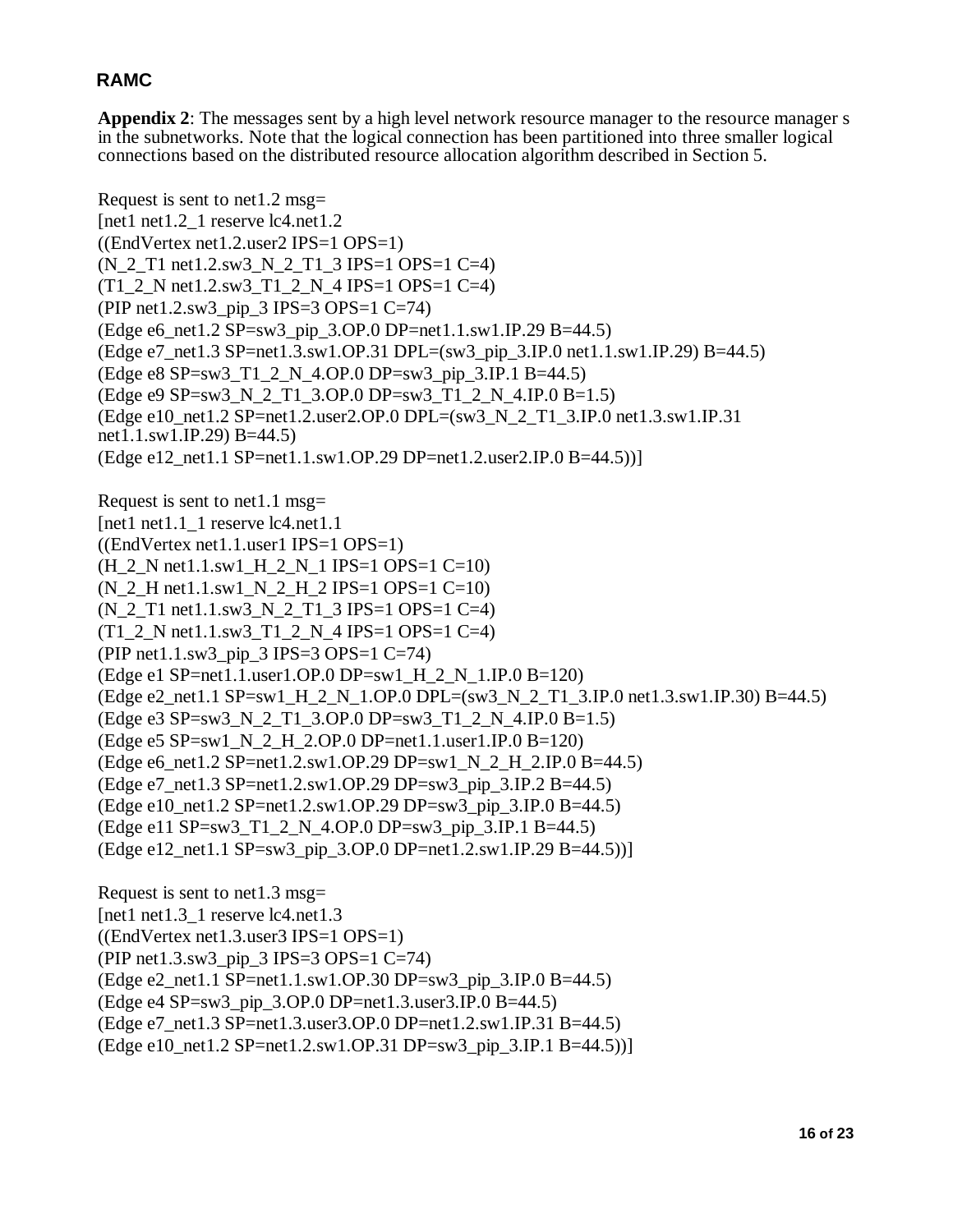

**Figure 1. The resource allocation problem for setting up multiparty connections.**



**Figure 2. A logical connection of a 3-way video conference.**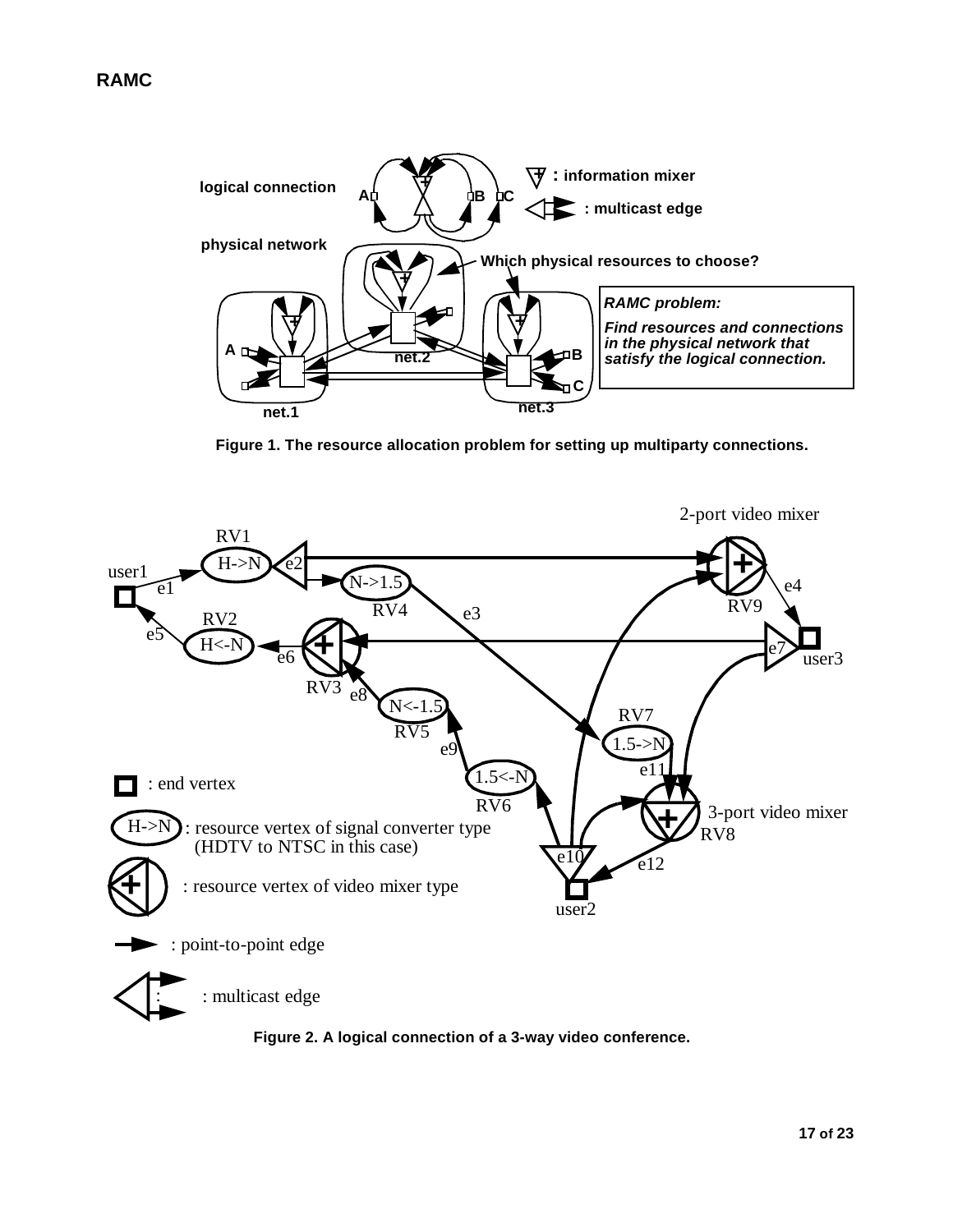.



**Figure 3. Resource allocation for a signal converter.**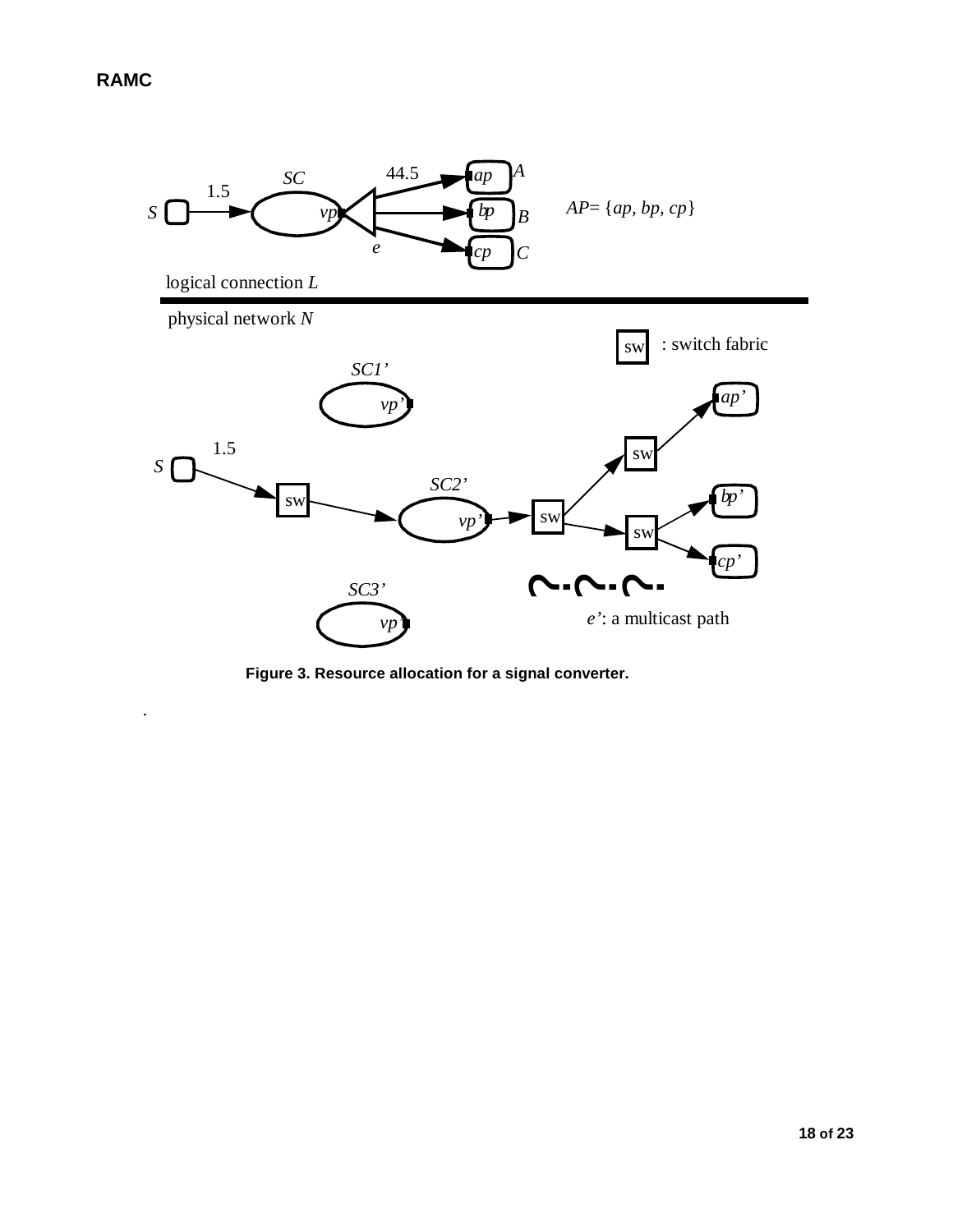

Figure 4. Peformance of three resource allocation algorithms.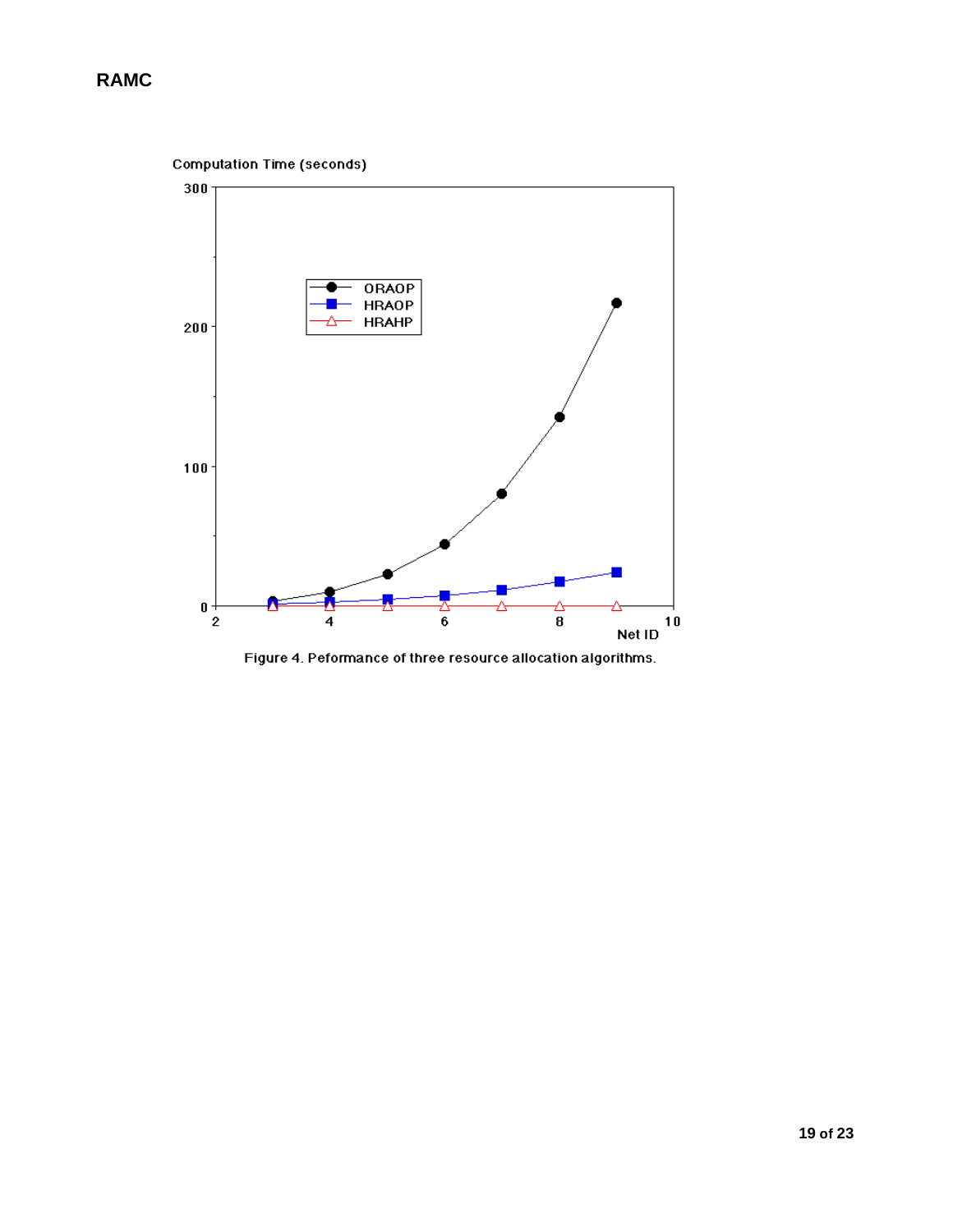```
Computation Time (seconds)
```


Figure 7. Performance of Algorithm X on 4 logical connections.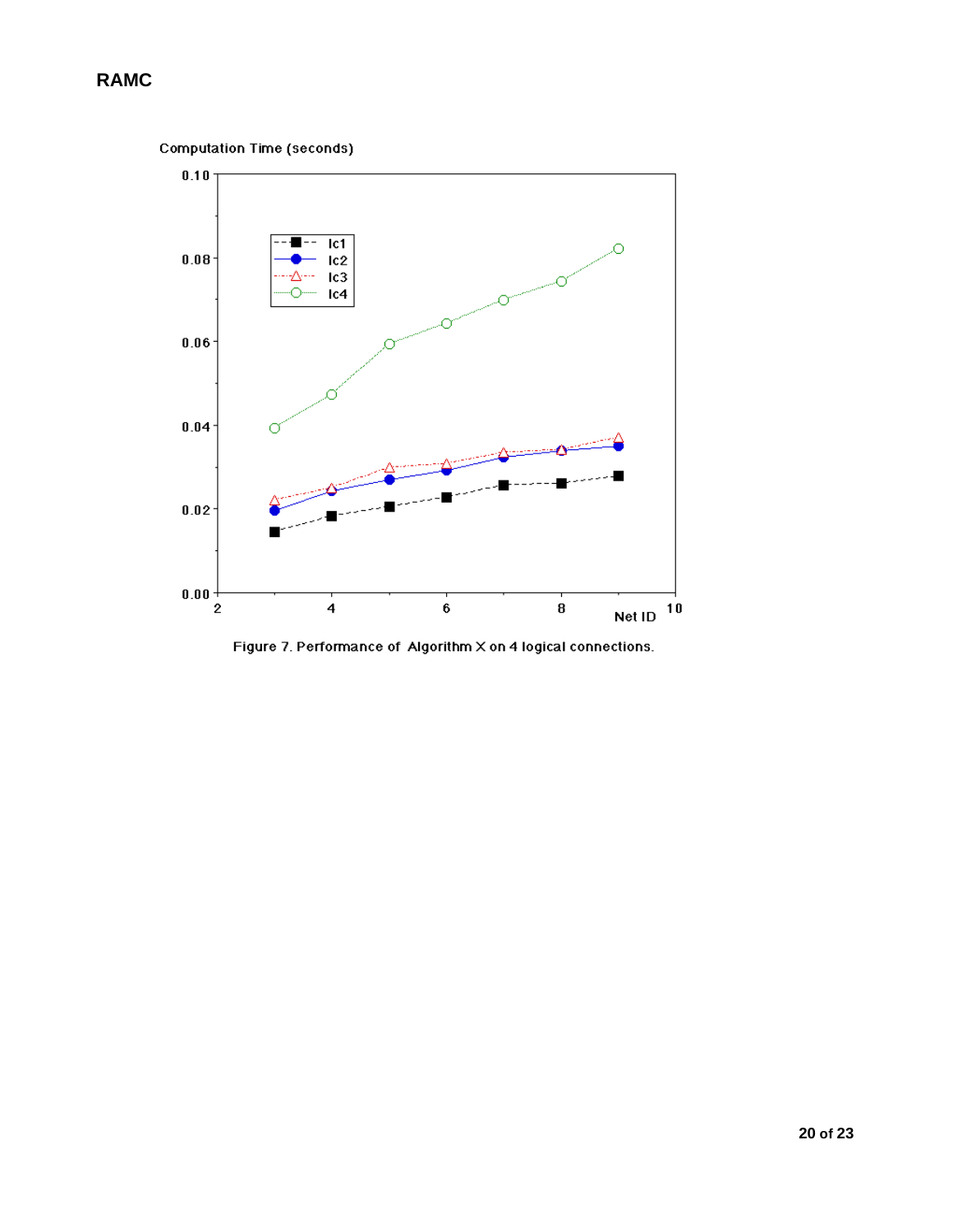

**Figure 8. The three logical connections for the resource allocation experiments.**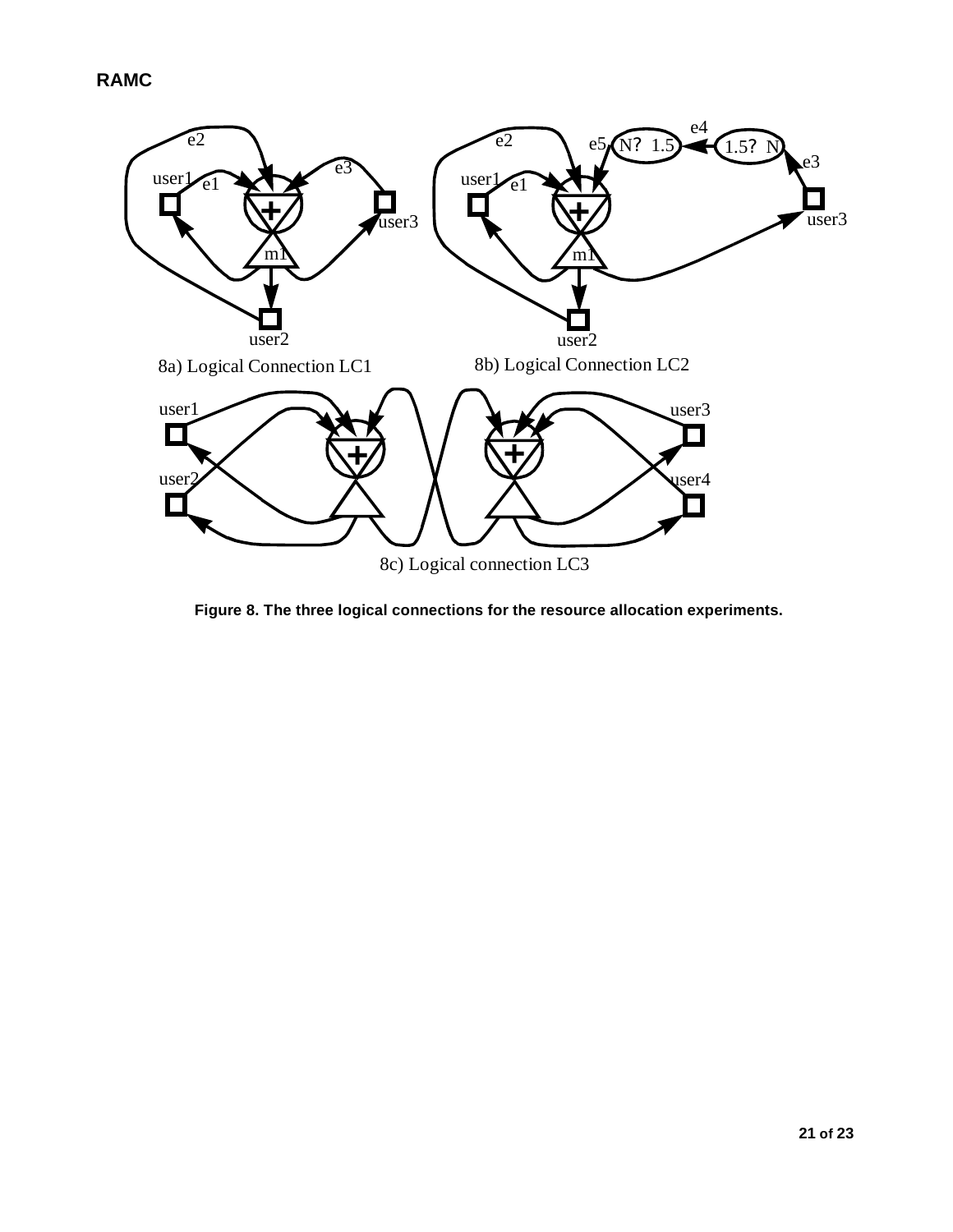

**Figure 9. The resource allocation result generated by the distributed algorithm.**